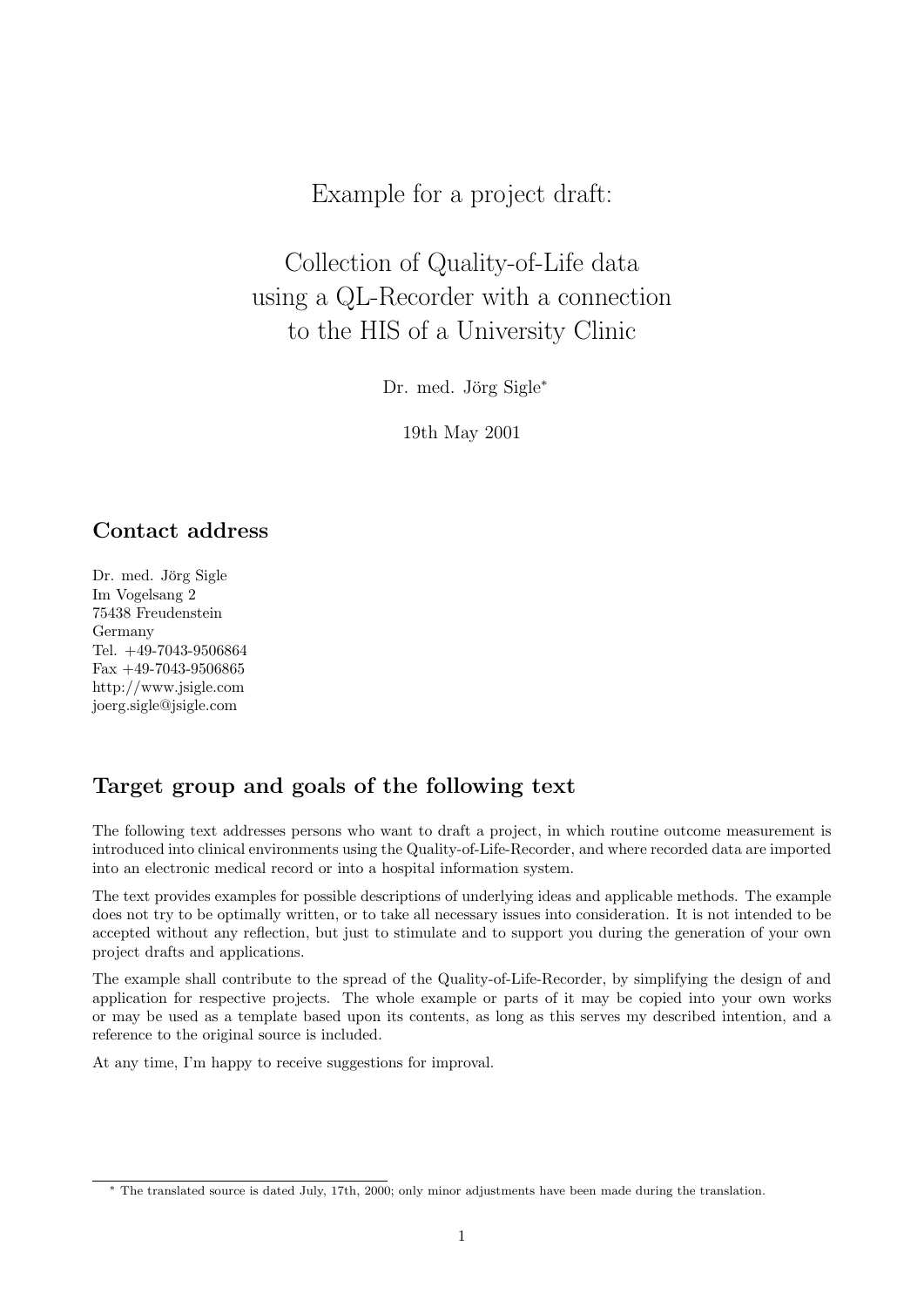# Summary

Within the project, a mobile Quality-of-Life-Recorder (QL-Recorder) shall be prepared which provides electronic versions of questionnaires, of which hitherto paper versions have been used. Patients will fill in these electronic questionnaires; collected data will be imported in the existing hospital information system (HIS) or the existing electronic medical record (EMR).

By using the QL-Recorder instead of paper questionnaires, data are available immediately after completion of a questionnaire by a patient. Data completeness and readability are guaranteed. Any manual data entry is obsolete, and typing errors cannot occor any more. Recorded data are available for clinical or scientific users as a part of the patient record.

Results from individual questionnaire administrations and overviews showing an individual patient's course over time, are provided by the QL-Recorder immediately. Additional evaluations are possible, depending on the available HIS/EMR-solution. Scientific evaluations can be performed based upon the collected data with little effort.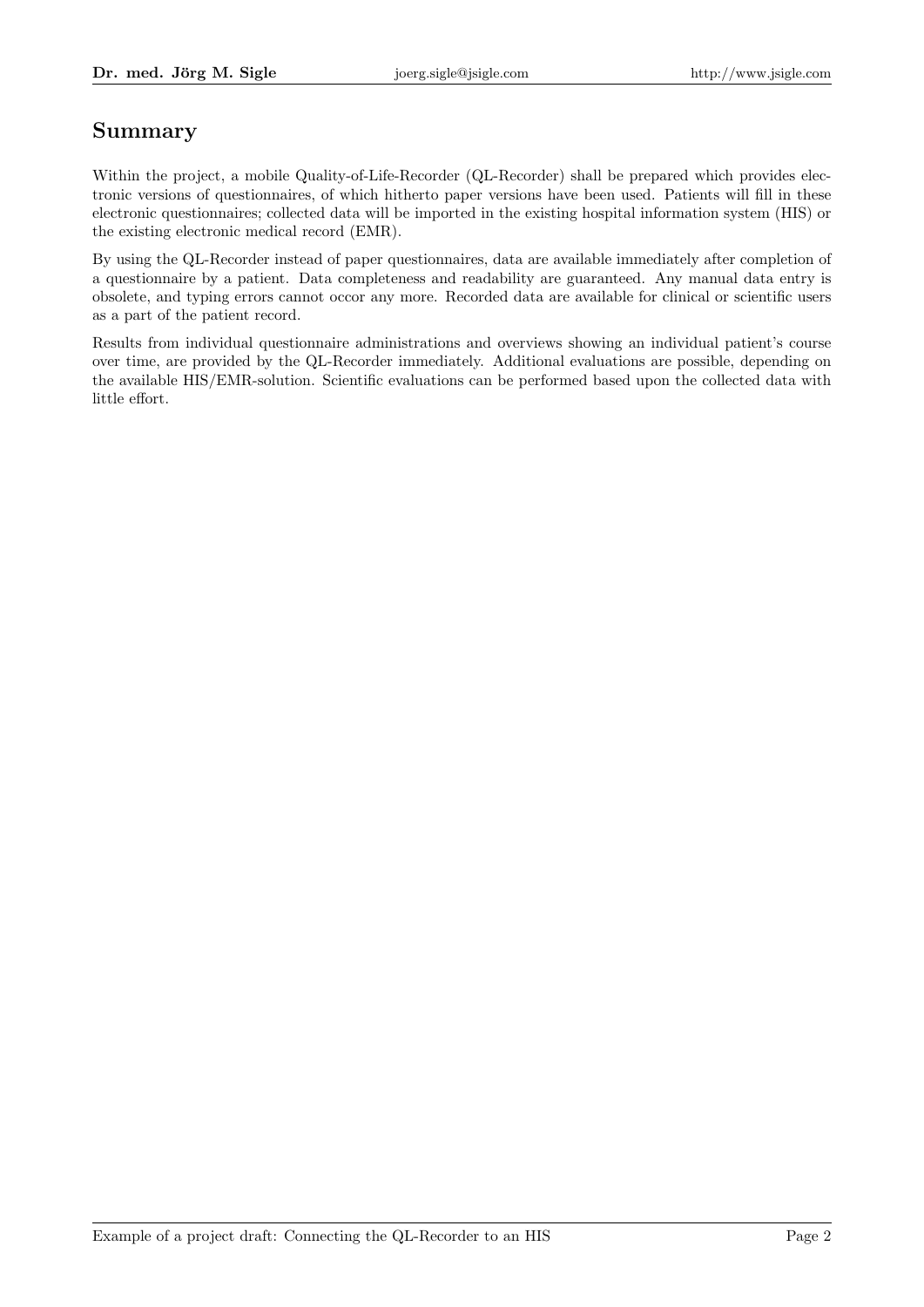# Contents

|          |                                                                          | 1 Project goals |                                                                                                                                                                                  | $\bf{5}$        |  |
|----------|--------------------------------------------------------------------------|-----------------|----------------------------------------------------------------------------------------------------------------------------------------------------------------------------------|-----------------|--|
| $\bf{2}$ |                                                                          |                 | Project overview                                                                                                                                                                 | 5               |  |
| 3        |                                                                          |                 | Detailed description of tasks included in the project                                                                                                                            | 6               |  |
|          | 3.1                                                                      |                 | Generation of a detailed project draft, including schedules for costs, time, and definition of                                                                                   | 6               |  |
|          | 3.2                                                                      |                 | Setting up agreements among all involved people                                                                                                                                  | $6\phantom{.}6$ |  |
| 3.3      |                                                                          |                 | Acquisition of additionally required infrastructure (QL-Recorder, optionally with network con-                                                                                   | 6               |  |
|          |                                                                          | 3.3.1           |                                                                                                                                                                                  | $6\phantom{.}6$ |  |
|          |                                                                          | 3.3.2           |                                                                                                                                                                                  | $\overline{7}$  |  |
|          |                                                                          | 3.3.3           |                                                                                                                                                                                  | 7               |  |
|          |                                                                          | 3.3.4           |                                                                                                                                                                                  | 7               |  |
|          | 3.4                                                                      |                 | Selection of existing questionnaires and their transfer to the QL-Recorder $\dots \dots \dots \dots$                                                                             | 8               |  |
|          |                                                                          | 3.4.1           |                                                                                                                                                                                  | 8               |  |
|          |                                                                          | 3.4.2           | Ensuring that selected questionnaires may be transferred onto an electronic tool (copy-                                                                                          | 8               |  |
|          |                                                                          | 3.4.3           | Preparation of questionnaire definition files for the QL-Recorder $\dots \dots \dots \dots$                                                                                      | 8               |  |
|          | 3.5                                                                      |                 | Preparation of application- or patient specific configuration files for the QL-Recorder                                                                                          | 8               |  |
|          | 3.6                                                                      |                 | Secure configuration of the QL-Recorder, including the provision of accounts for use by staff                                                                                    | 9               |  |
|          | Description of possibilities to link the QL-Recorder and the HIS.<br>3.7 |                 |                                                                                                                                                                                  | 9               |  |
|          |                                                                          | 3.7.1           | Desired infrastructure on the side of the HIS without wireless LAN                                                                                                               | 9               |  |
|          |                                                                          | 3.7.2           |                                                                                                                                                                                  | 11              |  |
|          |                                                                          | 3.7.3           | Implementation of a physical link to be used for data transmission from the QL-Recorder                                                                                          | 14              |  |
|          |                                                                          | 3.7.4           | Usage of an HIS printer for immediate printout of questionnaire results and courses over                                                                                         | 14              |  |
|          |                                                                          | 3.7.5           | Provision of a directory in the HIS where files with collected data can be placed                                                                                                | 14              |  |
|          |                                                                          | 3.7.6           | Provision of storage space for QL data inside the existing $HIS \dots \dots \dots \dots \dots$                                                                                   | 14              |  |
|          |                                                                          | 3.7.7           | Implementation of an interface to transmit collected QL data to the HIS $\dots \dots \dots$                                                                                      | 15              |  |
|          |                                                                          | 3.7.8           | Implementation of the printing function $\dots \dots \dots \dots \dots \dots \dots \dots \dots \dots \dots$                                                                      | 16              |  |
|          |                                                                          | 3.7.9           | Implementation of display-/printing- and maybe other processing facilities for collected<br>QL data inside the HIS - depending on which functionality is already available, what | 16              |  |
| 4        |                                                                          | Staff training  |                                                                                                                                                                                  | 17              |  |
|          | 4.1                                                                      |                 |                                                                                                                                                                                  | 17              |  |
|          | 4.2                                                                      |                 |                                                                                                                                                                                  | 17              |  |
|          |                                                                          | 4.2.1           |                                                                                                                                                                                  | 17              |  |
|          |                                                                          | 4.2.2           | Using the print functionality of the QL-Recorder $\dots \dots \dots \dots \dots \dots \dots \dots \dots$                                                                         | 17              |  |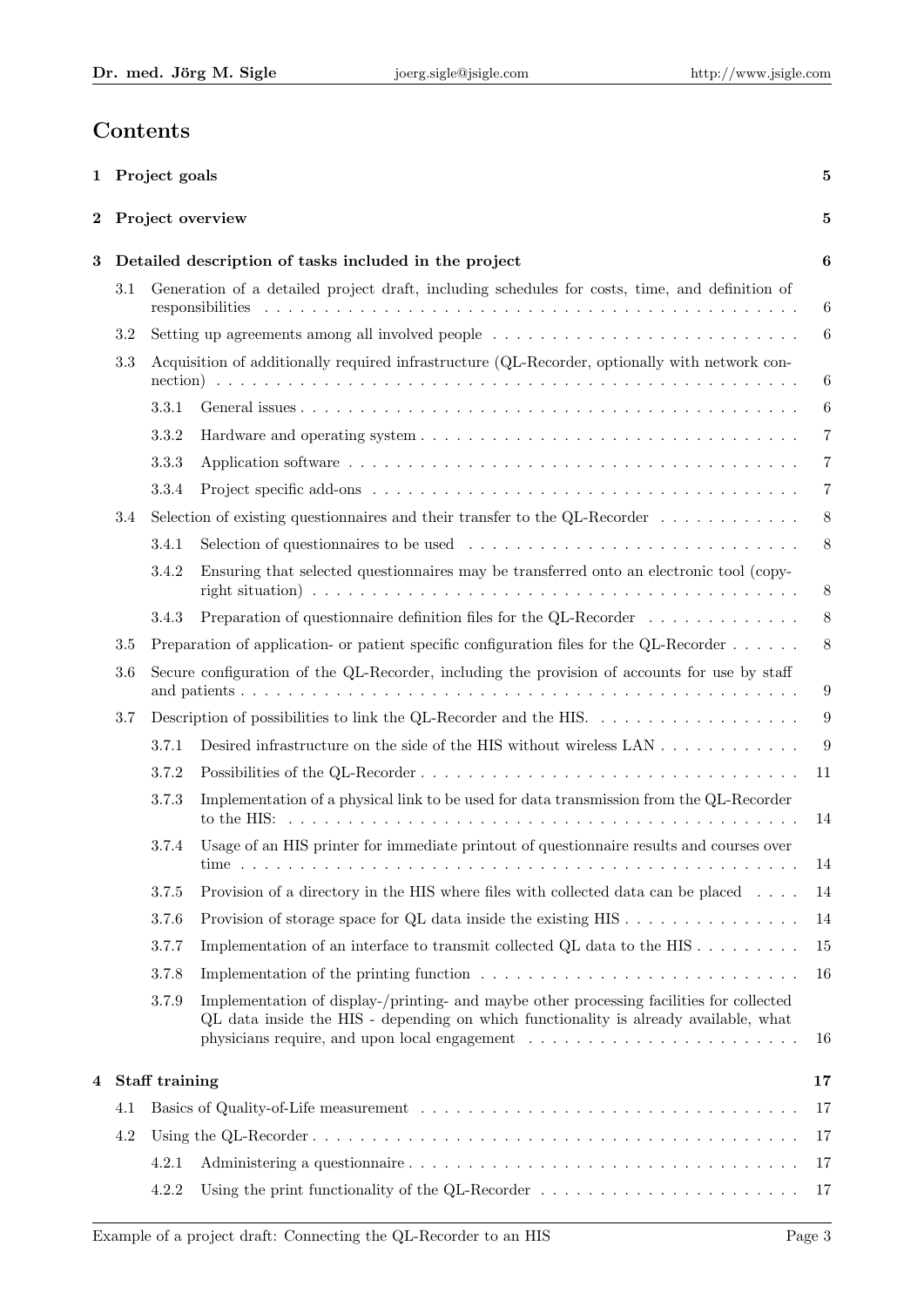|                        |                                                                                     | 4.2.3<br>Using collected data locally, transmitting collected data to the HIS $\dots \dots \dots \dots$                                                                                                                  | 17 |  |  |  |
|------------------------|-------------------------------------------------------------------------------------|--------------------------------------------------------------------------------------------------------------------------------------------------------------------------------------------------------------------------|----|--|--|--|
|                        |                                                                                     | 4.2.4                                                                                                                                                                                                                    | 17 |  |  |  |
|                        | 4.3                                                                                 |                                                                                                                                                                                                                          | 17 |  |  |  |
|                        | 4.4                                                                                 | Transfer of own questionnaires to the QL-Recorder                                                                                                                                                                        | 17 |  |  |  |
|                        | 4.5                                                                                 | Contact persons regarding HIS (e.g., when data from further questionnaires shall be imported<br>into the HIS) and QL-Recorder technology $\dots \dots \dots \dots \dots \dots \dots \dots \dots \dots \dots \dots \dots$ | 18 |  |  |  |
|                        | 4.6                                                                                 |                                                                                                                                                                                                                          | 18 |  |  |  |
| 5                      |                                                                                     | Patient information and public relations                                                                                                                                                                                 | 18 |  |  |  |
| 6                      |                                                                                     | Documentation                                                                                                                                                                                                            | 18 |  |  |  |
|                        | 6.1                                                                                 |                                                                                                                                                                                                                          | 18 |  |  |  |
|                        | 6.2                                                                                 |                                                                                                                                                                                                                          | 18 |  |  |  |
|                        | 6.3                                                                                 |                                                                                                                                                                                                                          | 18 |  |  |  |
|                        | 6.4                                                                                 |                                                                                                                                                                                                                          | 18 |  |  |  |
|                        | 6.5                                                                                 |                                                                                                                                                                                                                          | 18 |  |  |  |
|                        | 6.6                                                                                 |                                                                                                                                                                                                                          | 18 |  |  |  |
|                        | 6.7                                                                                 |                                                                                                                                                                                                                          | 18 |  |  |  |
|                        | 6.8                                                                                 |                                                                                                                                                                                                                          | 18 |  |  |  |
|                        | 6.9                                                                                 |                                                                                                                                                                                                                          | 18 |  |  |  |
|                        |                                                                                     | 6.10 Test operation and optimization of the first implementation $\dots \dots \dots \dots \dots \dots \dots$                                                                                                             | 18 |  |  |  |
|                        |                                                                                     |                                                                                                                                                                                                                          | 18 |  |  |  |
|                        |                                                                                     |                                                                                                                                                                                                                          | 18 |  |  |  |
| 7                      |                                                                                     | Description of future advanced possibilities                                                                                                                                                                             | 19 |  |  |  |
| 8                      |                                                                                     | Test operation and optimization of the first implementation                                                                                                                                                              | 19 |  |  |  |
| 9                      |                                                                                     | Transfer into routine operation                                                                                                                                                                                          | 19 |  |  |  |
|                        |                                                                                     | 10 Plan for evaluation during routine operation                                                                                                                                                                          | 19 |  |  |  |
|                        |                                                                                     | 10.1 Evaluation of the results of routine operation according to the given plan $\dots \dots \dots \dots$                                                                                                                | 19 |  |  |  |
|                        |                                                                                     | 10.2 Communication of the results of the evaluation                                                                                                                                                                      | 19 |  |  |  |
|                        |                                                                                     | 11 Finance plan                                                                                                                                                                                                          | 19 |  |  |  |
| 12 Time schedule<br>19 |                                                                                     |                                                                                                                                                                                                                          |    |  |  |  |
|                        | 13 Project funding<br>20                                                            |                                                                                                                                                                                                                          |    |  |  |  |
|                        | 14 Responsibilities and qualification of persons participating in the project<br>21 |                                                                                                                                                                                                                          |    |  |  |  |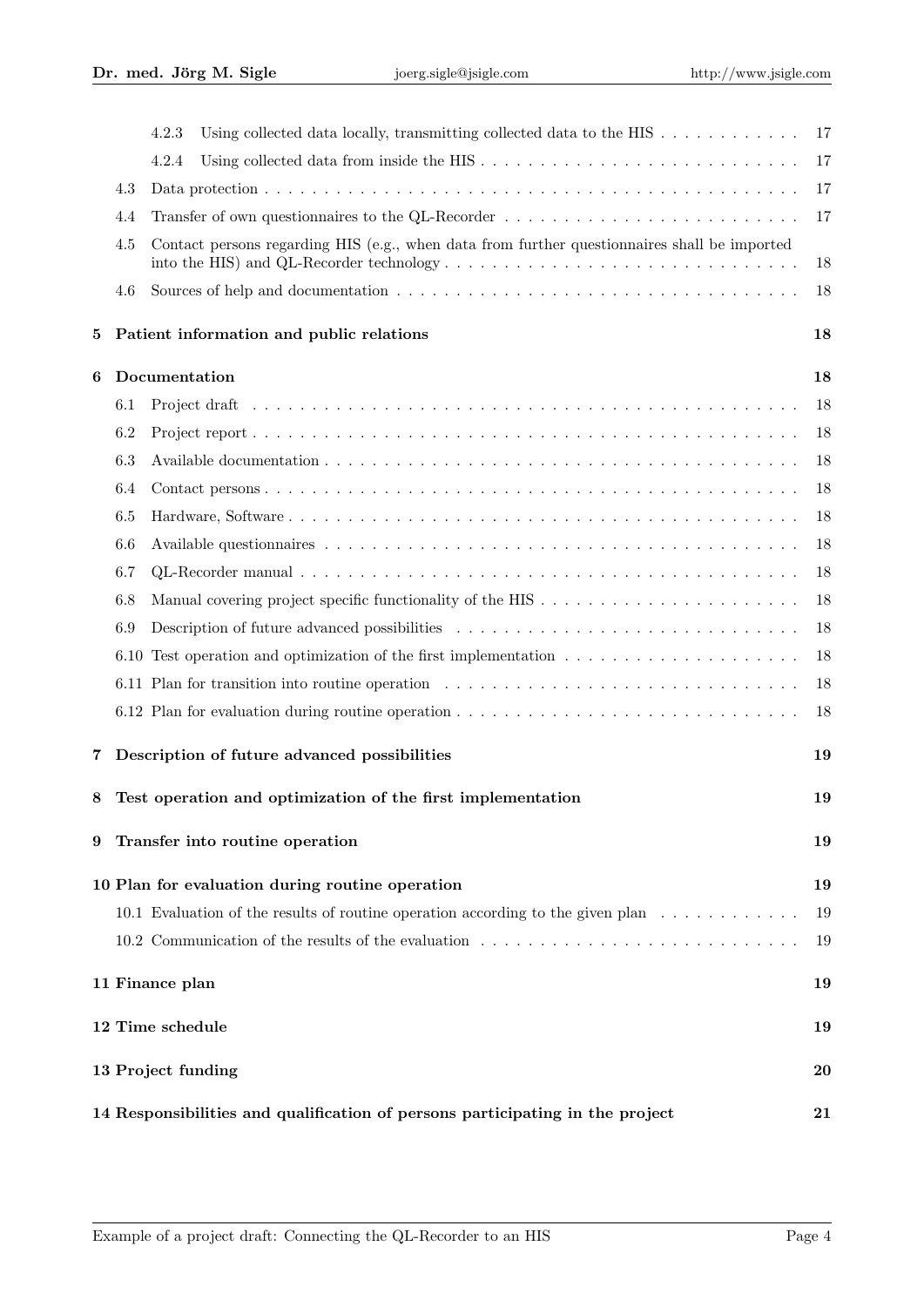## 1 Project goals

Existing questionnaires shall be administered routinely to patients. Colleted data shall be available for authorised staff via the existing HIS together with other patient related data. Data shall be used to assess the course of an individual patient's disease over time, and of the success of therapeutic approaches for an individual patient, and also for scientific analyses.

# 2 Project overview

The project includes the following tasks:

- 1. Generation of a detailed project draft, including schedules for costs, time, and definition of responsibilities.
- 2. Setting up agreements among all involved people.
- 3. Acquisition of additionally required infrastructure (QL-Recorder, optionally with network connection).
- 4. Selection of existing questionnaires and their transfer to the QL-Recorder:
	- (a) Selection of questionnaires to be used
	- (b) Ensuring that selected questionnaires may be transferred onto an electronic tool (copyright situation)
	- (c) Preparation of questionnaire definition files for the QL-Recorder
	- (d) Preparation of application- or patient specific configuration files for the QL-Recorder
- 5. Secure configuration of the QL-Recorder, including the provision of accounts for use by staff and patients:
	- (a) Account for patients with merely a limited access to system ressources and collected data
	- (b) Account for staff with possibilities for
		- i. Access to previously recorded data,
		- ii. Data transmission to the HIS,
		- iii. Installation of questionnaire definition files,
		- iv. Installation of application- or patient specific configurations
- 6. Description of possibilities to link the QL-Recorder and the HIS.
- 7. Implementation of a physical link to be used for data transmission from the QL-Recorder to the HIS:
	- (a) Usage of an HIS printer for immediate printout of questionnaire results and courses over time
		- i. Either, direct use of a network printer with lokal buffering by the printer spooler until a network link is available,
		- ii. Or, local generation of printout files, which are transmitted to a defined place in the HIS and are printed from there, as soon as received, automatically.
	- (b) Provision of a directory in the HIS where files with collected data can be placed:
		- i. as a source for automatic data import into the HIS,
		- ii. as a source for automatic generation of backups of collected data by the HIS,
		- iii. as a source for future external scientific use by authorised persons.
- 8. Implementation of an interface inside the HIS to import collected data out of ASCII files or

Implementation of an ODBC-interface to the HIS to provide collected data via ODBC.

9. If the printing is not implemented by using a network printer directly: Implementation of a service, which prints received printout files automatically.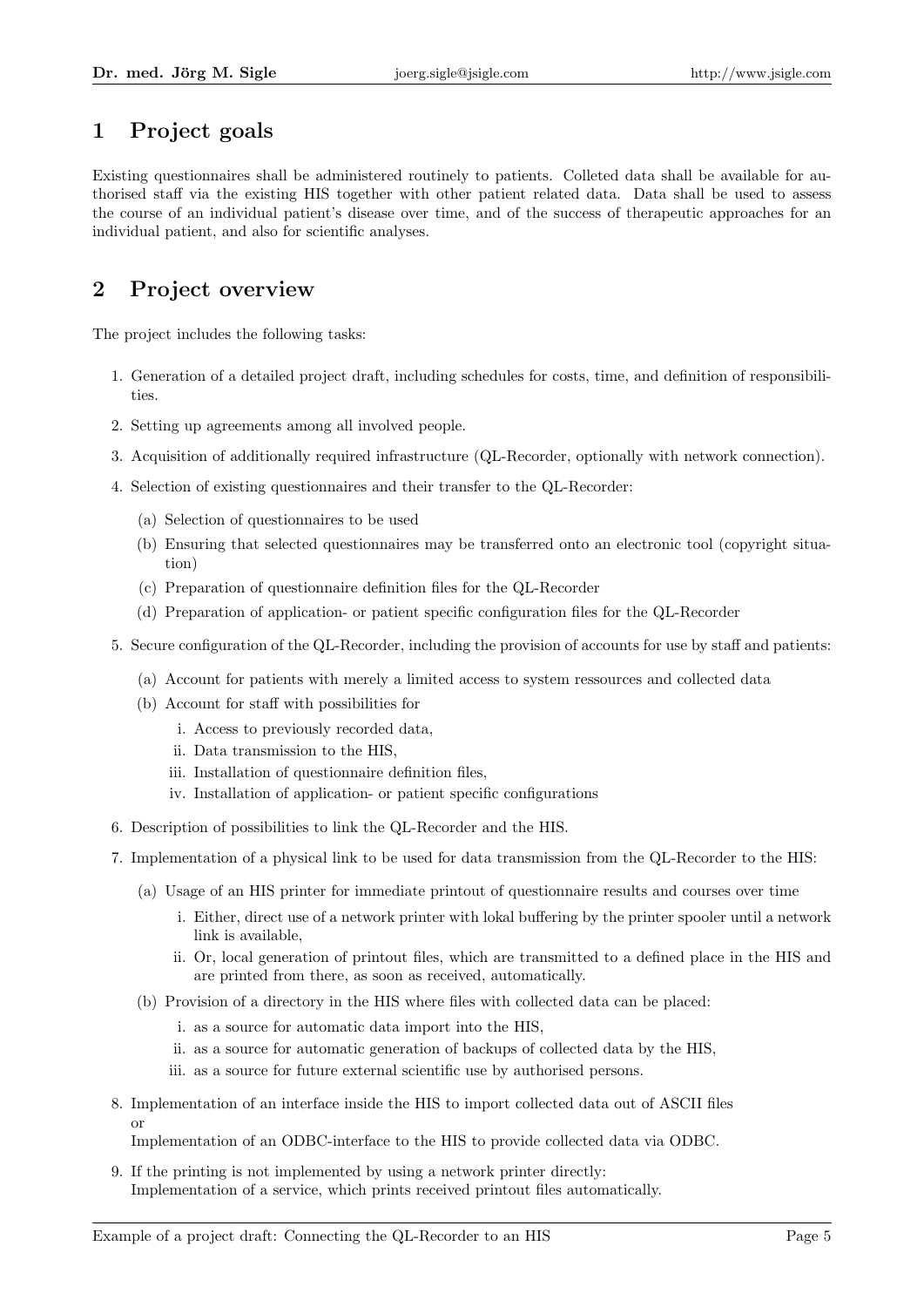- 10. Implementation of display-/printing- and maybe other processing facilities for collected QL data inside the HIS
- 11. Staff training:
	- (a) Using the QL-Recorder:
		- i. administering a questionnaire,
		- ii. using the print functionality of the QL-Recorder,
		- iii. using collected data locally,
		- iv. transmitting collected data to the HIS,
		- v. using collected data from inside the HIS,
		- vi. data protection.
	- (b) Transfer of own questionnaires to the QL-Recorder.,
	- (c) Contact persons regarding HIS (e.g., when data from further questionnaires shall be imported into the HSI) and QL-Recorder technology,
	- (d) Sources of help and documentation.
- 12. Patient information and public relations.
- 13. Documentation:
	- (a) Project draft,
	- (b) Project report,
	- (c) Available documentation,
	- (d) Contact persons,
	- (e) Hardware, Software,
	- (f) Available questionnaires,
	- (g) QL-Recorder manual,
	- (h) Manual covering project specific functionality of the HIS,
	- (i) Description of future advanced possibilities,
	- (j) Test operation and optimization of the first implementation,
	- (k) Plan for transition into routine operation,
	- (l) Plan for evaluation during routine operation,
- 14. Test operation and optimization of the first implementation.
- 15. Transfer of the project into routine operation.
- 16. Evaluation of results during routine operation according to the prepared plan.

## 3 Detailed description of tasks included in the project

- 3.1 Generation of a detailed project draft, including schedules for costs, time, and definition of responsibilities
- 3.2 Setting up agreements among all involved people

### 3.3 Acquisition of additionally required infrastructure (QL-Recorder, optionally with network connection)

#### 3.3.1 General issues

A Quality-of-Life-Recorder consists of hardware and software and enables the user to administer electronic questionnaires in a way, that patients can fill in these without any introduction or training just as easily, as paper based questionnaires.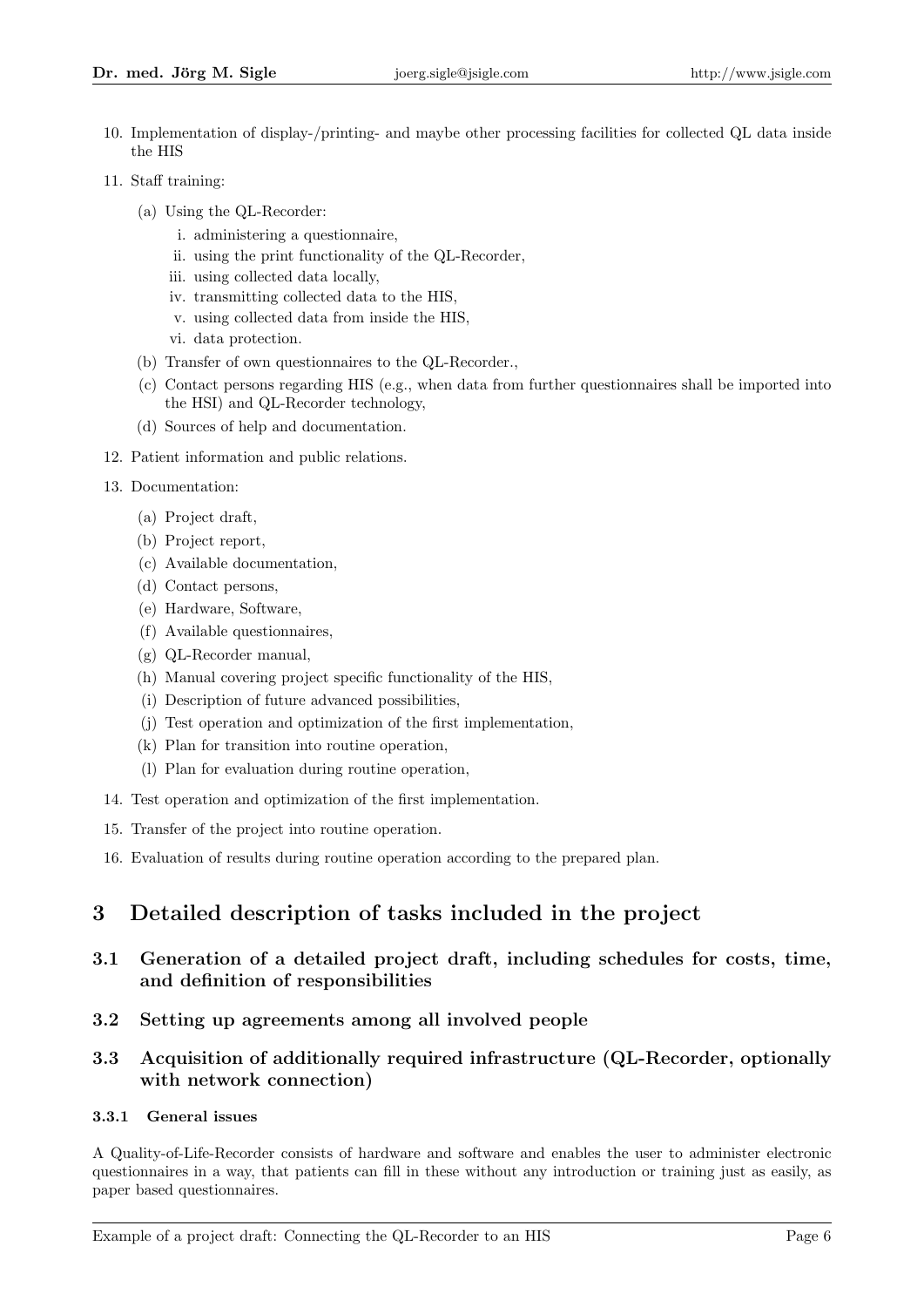However, the QL-Recorder offers a functionality which surpasses that of paper questionnaires by far. Especially, it ensures that during the completion of a questionnaire, no questions are left out, that all answers are clearly readable, and that recorded data are available immediately after completion of a questionnaire for future processing. Moreover, the QL-Recorder can apply evaluation algorithms on the raw data of a questionnaire, and thus deliver computed test results. Moreover, if a printer is connected, it can automatically generate printouts showing the results of an individual questionnaire administration, or an overview including earlier results, showing the patient's course over time.

#### 3.3.2 Hardware and operating system

Depending upon the target patient population, the kind of questionnaires to be used, and the budget, the QL-Recorder hardware can be chosen appropriately.

The minimum requirements are: PC compatible computer with an 80386sx CPU, Windows 3.1 or emulator.

Advantageous features are: portable device, clearly readable screen with a high contrast, touch-screen.

In the current project, the following hardware shall be used:

- Palmax PD-1100 or current successor, mini-notebook computer with pen and touch screen, Cyrix MediaGX-CPU, TFT display with 640x480 pixels, keyboard, sound, 64 MB RAM, 3 GB HDU, optional external floppy-drive and CD-ROM-drive, priced at around 1.500,- Euro.
- Alternatively: Fujitsu Stylistic xxxx, TFT display with 800x600 pixels, keyboard optional (!), priced at about 3.000,- Euro.
- PCMCIA-network adaptor Ethernet 10/100MBit DFE-650, priced at about 130,- Euro.

If the Palmax device is acquired, the low price enables us to afford two devices. A second device might improve the availability and protection of the solution against hardware failure, and would also be useful for staff education or during future transfers of additional questionnaires. On the other hand, expenses for maintaining the devices might rise, because any change or extension of the configuration would have to be performed on two devices.

As operating system, Windows NT 4.0 shall be used. This causes additional costs of 200,- Euro. The operating system comes pre-installed on the hardware.

Using an adequate configuration, even Windows 95 or 98 could be protected against unauthorised use. However, the resulting stability of a QL-Recorder under these systems will probably be much lower, especially, it would hardly be protected against a change or destroying of the prepared configuration from inside the staff account, which must offer more rights than the patients' account, if not the usability of the system for staff should be restricted severely.

An operating system alternative might be Linux. This could save the costs calculated for NT, but might still be more stable and secure. As there is probably little local experience available, additional expenses would be caused by necessary user training. Thus, this should be addressed by a future project.

#### 3.3.3 Application software

The software of the QL-Recorder, AnyQuest for Windows, has been optimised for the task described above. It includes an editor to create and edit questionnaire definition files as well as a comprehensive documentation. It has been developed since 1996, and continuously been updated. Its author has experience with the preparation of electronic questionnaires for patients since 1993.

#### 3.3.4 Project specific add-ons

In the QL-Recorder, specific extensions are installed, which simplify its use, e.g. during data transmission to the HIS. All necessary functionality can be provided by batch- or script-files using ressources of the operating system (e.g. the ftp client).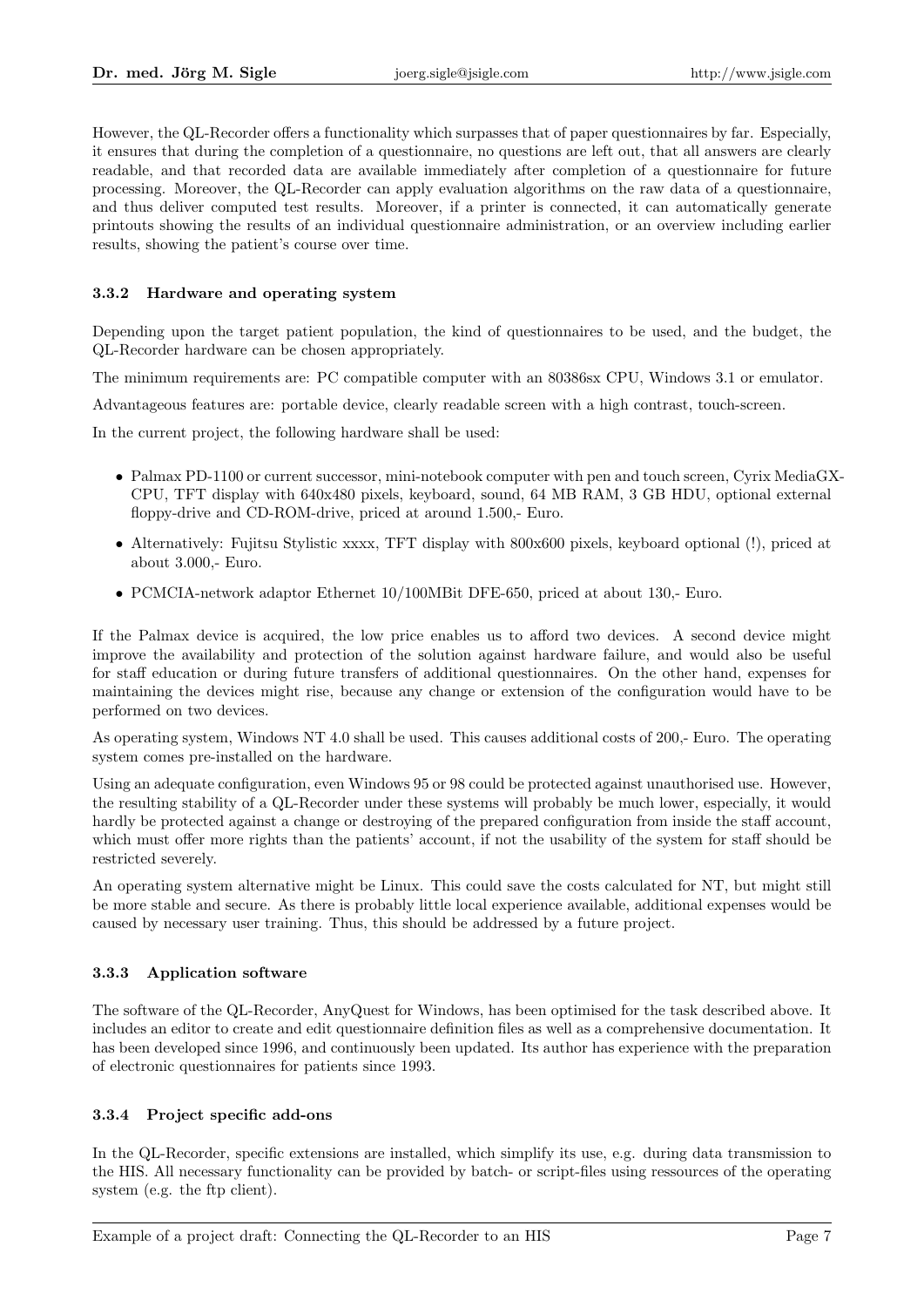### 3.4 Selection of existing questionnaires and their transfer to the QL-Recorder

#### 3.4.1 Selection of questionnaires to be used

The following questionnaires shall be used in the project:

- 1. For patients' self rating:
	- (a) EORTC QLQ-C30 Quality-of-Life Core Questionnare, 30 questions
	- (b) HADS Hospital Anxiety and Depression Scale
	- (c) EWD Locally developed form to collect additional data
- 2. For proxy rating:
	- (a) SI Spitzer-Index

#### 3.4.2 Ensuring that selected questionnaires may be transferred onto an electronic tool (copyright situation)

The selected questionnaires have either been developed locally or are freely available for academic users.

The exact legal situation regarding the copyright, however, is complicated, as available paper questionnaires serve as a basis for electronic questionnaires, which are, in the electronic system written in a different language (the definition language used inside the system), and are in both layout and contents adopted or expanded according to the possibilities of the electronic system.

To avoid any legal quarrels later on, the local project coordinator will nevertheless identify the holders of the copyrights of the paper versions. They will be contacted and asked for their consent for the preparation of the electronic versions of the questionnaires. In this process, it must be considered, in which way the resulting questionnaire definition files shall be made available later on (see below).

Should this consent be linked to unacceptable conditions for an individual questionnaire, the legal situation must be more exactly reviewed, or we must refrain from the use of the respective questionnaire.

#### 3.4.3 Preparation of questionnaire definition files for the QL-Recorder

Selected questionnaires are transferred to an external service provider or a member of the team in a suitable form (paper version, or a suitable file, as far as available), including algorithms for result computation. This material will serve as a basis to create a questionnaire definition file with compatible contents.

The layout of this questionnaire definition file (QDW-file, QDF) will follow standards, which have been set by other questionnaire definition files prepared for the QL-Recorder, in order to render as many questionnaires as possible with a homogeneous appearance as questionnaire definition file.

As far as text contents or graphic contents are specific for the presentation on paper (e.g., "place a pencil mark..."), these will be adopted to the presentation on the QL-Recorder in a suitable way. Several extensions made possible by the presentation on the QL-Recorder (e.g., fields for "I cannot answer this question" and "I don't want to answer this question") are prepared accordingly.

The resulting questionnaire definition files are transmitted to the project coordinator for reviewing and optionally for a trial presentation to patients.

### 3.5 Preparation of application- or patient specific configuration files for the QL-Recorder

On different occasions, different sets of questionnaires will have to be completed. A number of QL-Recorder configurations will be prepared in such a way, that every configuration can be called for questionnaire administration by clicking the respective icon.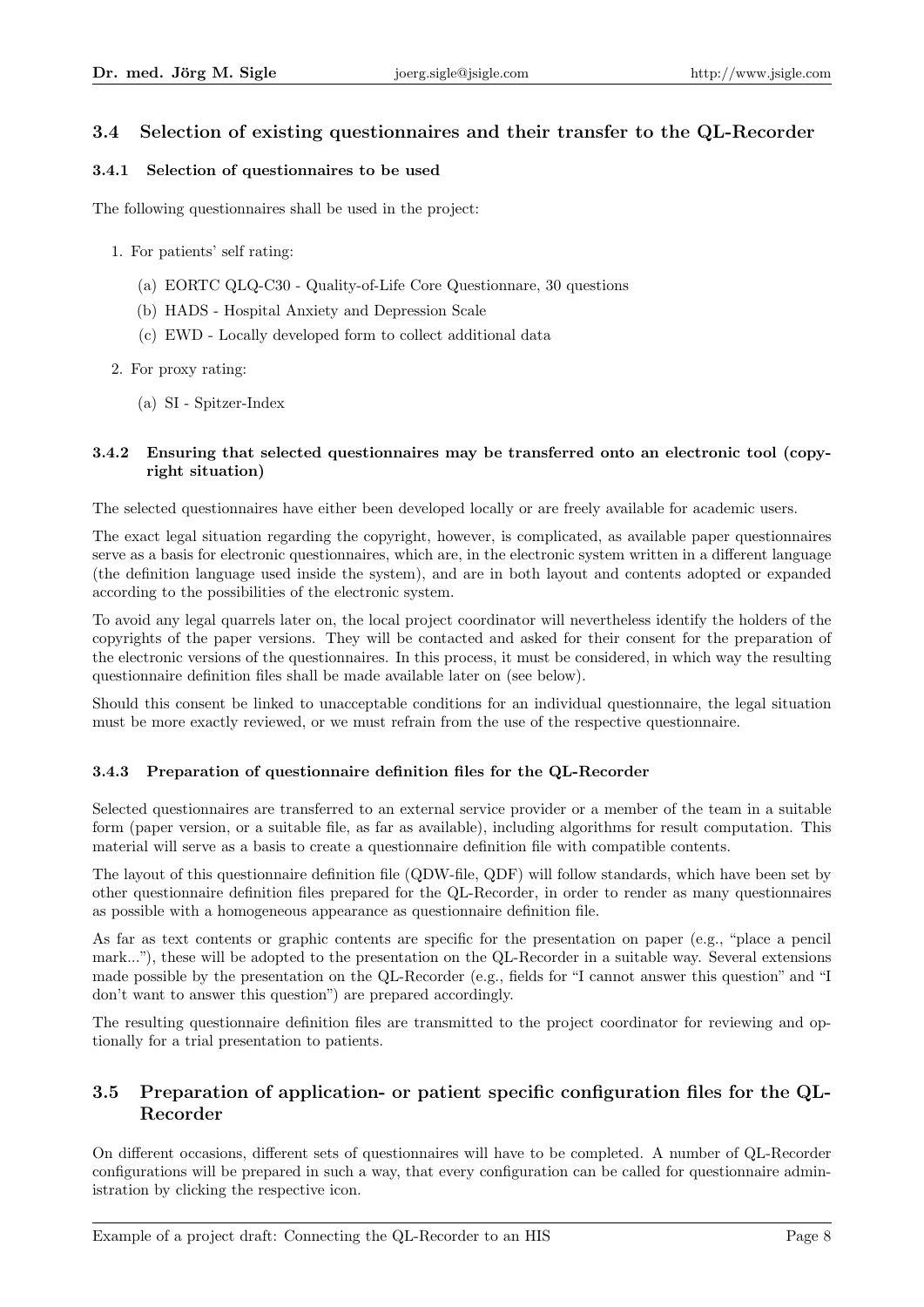| prepared      | person, to whom the set of          | occasion        | included                           |
|---------------|-------------------------------------|-----------------|------------------------------------|
| configuration | questionnaires is administered      |                 | questionnaires                     |
|               | Patient from 20 to 60 years with    | first admission | C30, HADS, EWD                     |
|               | $(\pm$ suspicion of) malign disease |                 |                                    |
| $\mathcal{D}$ | Physician, who admints              | first admission | SI                                 |
|               | the patient from $(1)$              |                 |                                    |
| 3             | Patient from $(1)$                  | Follow up       | C <sub>30</sub> , H <sub>ADS</sub> |
|               | Physician, who sees the             | Follow up       | SІ                                 |
|               | patient from $(3)$ for follow up    |                 |                                    |
| $\cdots$      | $\cdots$                            | $\cdots$        | $\cdots$                           |

The following configurations will be provided:

### 3.6 Secure configuration of the QL-Recorder, including the provision of accounts for use by staff and patients

On the QL-Recorder, different accounts for administrators, physicians, and patients are prepared. They offer the following specific features:

Administrator: unlimited access.

- Physician: Access to the QL-Recorder system using AnyQuest for Windows with the possibility to prepare questionnaires, to set up and modify configurations. Access to collected data. Access to AnyQuery for Windows after password check, to display questionnaire results and print them later on. Access to printer control, possibility to stop or resume printing on the connected network printer. Access to the functionality of data transmission to the HIS.
- Patient: Access to the QL-Recorder system using AnyQuest for Windows limited to the possibility to use prepared configurations for filling in questionnaires. Access to AnyQuery for Windows after password check, to display questionnaire results and print them later on<sup>1</sup>. Access to printer control, possibility to stop or resume printing on the connected network printer<sup>2</sup>.

For all accounts, a screen saver is set up which asks for a password.

## 3.7 Description of possibilities to link the QL-Recorder and the HIS.

#### 3.7.1 Desired infrastructure on the side of the HIS without wireless LAN

If no permanent network connection (wireless LAN or cabel based) is available, QL-Recorders do not see the whole pool of available QL files during questionnaire administration. Instead, each QL-Recorder sees the files stored on its local harddisk. As soon as a transmission of collected data to the HIS, the generation of a printout via a network printer or the transmission of questionnaire administration results generated on other QL-Recorders from the HIS to a local QL-Recorder<sup>3</sup> are desired, this QL-Recorder must be connected to the HIS network.

Actual proceedings must be discussed among users, the QL-Recorder administrator and the HIS administrator. From the QL-Recorder administrator's point of view, the following would be optimal:

The HIS should provide the following services:

<sup>&</sup>lt;sup>1</sup> Alternatively, this right may be limited to the physician's account only, but this will render several handling issues less comfortable.

<sup>&</sup>lt;sup>2</sup> Alternatively, this right may be limited to the physician's account only, but this will render several handling issues less comfortable.

<sup>3</sup> This is necessary, when patients are interviewed using multiple devices, and still the QL-Recorder software shall generate complete overviews over patients' courses over time.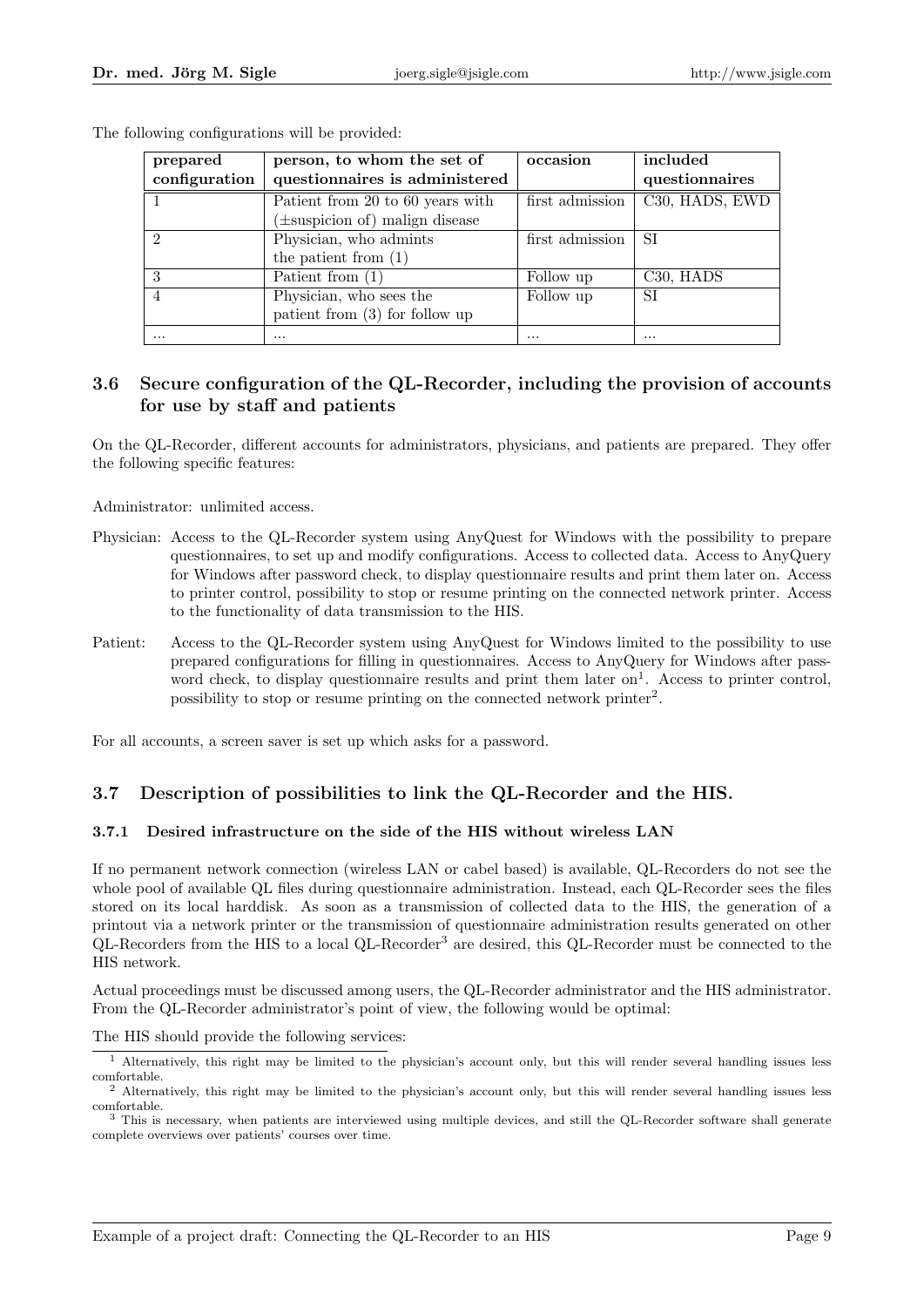Directory for data collection A directory accessible via FTP (suggested name: QLRECORD\ANYQUIN\DATA), in which clearly readable ASCII files containing the recorded raw data and questionnaire results can be stored. In this directory, members of the group: QL-Recorder-Data-Delivering-User, coming from outside, shall have the following rights:

- 1. Create, enter, and leave subdirectories.
- 2. Create new files.
- 3. Write to new files.
- 4. Read directories.
- 5. Read existing files.

No User from the above group shall have the right to delete or to overwrite existing files in these directories.

Files transferred to this directory shall be protected against overwriting immediately. To keep the directory clean, all incoming files with extensions other than \*.ANQ, should be deleted automatically when they arrive.

Files originating from different QL-Recorders (or from different configurations on the same device) can be identified by the QL-Recorder software during the questionnaire administration by fixed leading characters in the filename. Additionally, and optionally, they can be placed in different subdirectories both when being generated on the QL-Recorder and when being transmitted to the HIS.

An upper limit for the allowed file size may be defined, to protect the harddisk from being filled up by mistake or intentionally. This limit should be chosen depending upon the expected complexity of incoming files, depending itself upon the results generated by the applied questionnaire definition files. Each incoming file usually contains the results of a single questionnaire administration, and will usually not exceed a few KB, so a limit of e.g. 64 KB per file should be sufficient.

A batch job should check the directory for incoming files, import data from these files into the HIS, and either immediately or according to a fixed schedule archive the source files, e.g. via move to a ZIP archive which may be located in another directory, or by providing them for cumulative backup on an external medium. These source files should by all means be conserved, and be kept available easily (which means, without first having to puzzle together data from 12 monthly storage tapes for a year), because they can be used easily for later, over-institutional meta-analyses with built in functionality of the QL-Recorder software. While these original data can provide the full range of originally collected data, any re-extraction of data from the HIS for such a purpose would cause additional expenses, while delivering data most probably incompletely, and in a proprietary format.

If raw data are not archived in a suitable form, over the years a huge number of files will accumulate (one per completed administration of a set of questionnaires). This is especially relevant, if they are stored on a volume with a pre-defined maximum number of storable files (Netware partition, root directory of a FAT partition), or with a relatively low number of individually usable clusters.

To warrant the authenticity of collected data, users should not have any possibility at all, to manipulate files transferred to this reception directory of the HIS, be this renaming, moving, deleting, or overwriting.

Read access rights for this directory and the files therein from outside can be useful for the following purposes:

- 1. To check whether the transmission was successful.
- 2. If data are not archived away immeditately anyway: access to files in their original format, e.g. for simple use with AnyQuery for Windows, for simple documentation, for scientific evaluation using third party software (e.g. via AnyQuest to Excel, SAS, SPSS...), for analysis involving multiple data collectors and so on.
- 3. Synchronising local data collections of all QL-Recorders, so that each AnyQuest has available all data from all assessments locally, to generate current overviews of patients' courses over time.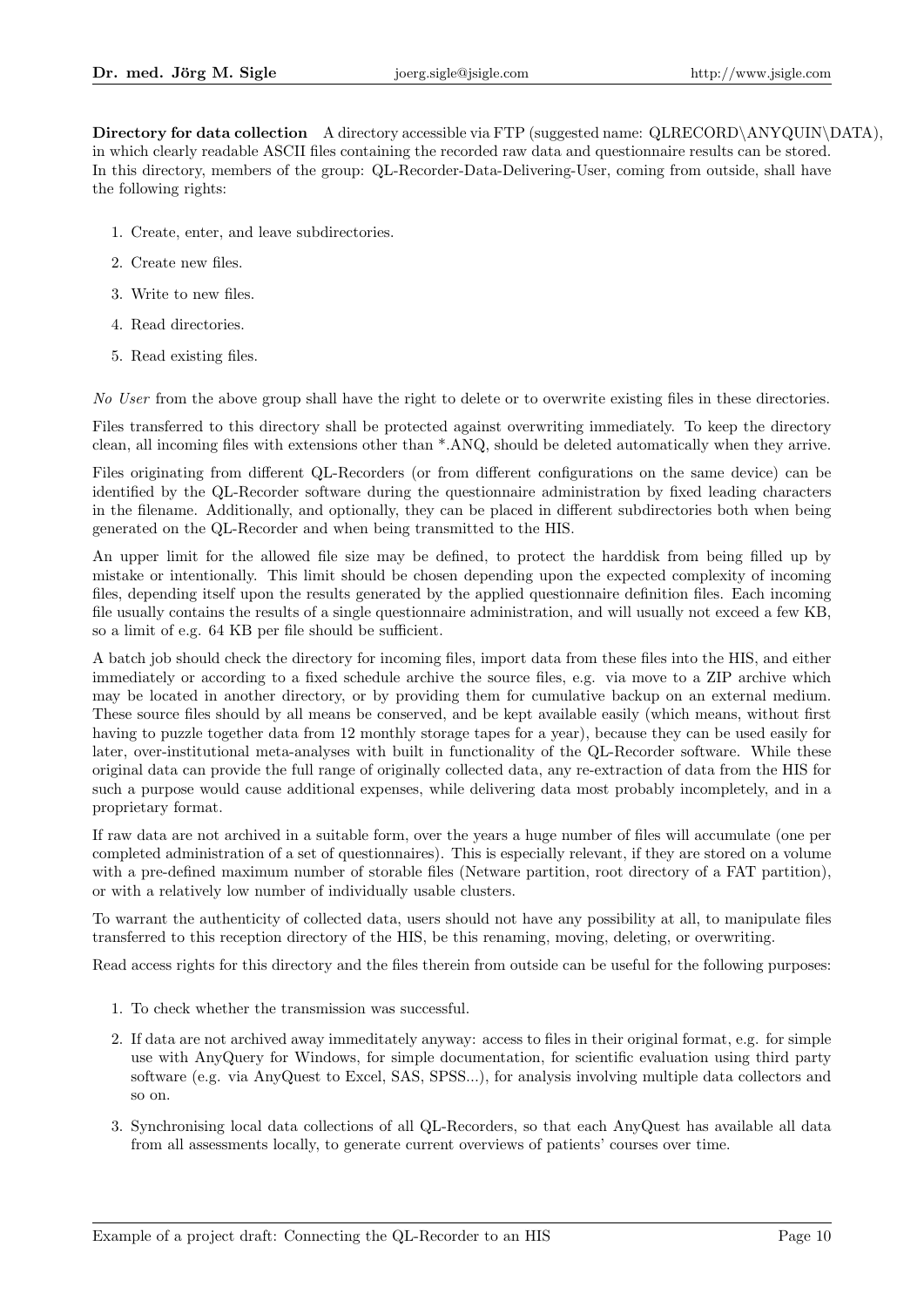As collected data are stored clearly readable and in ASCII, the following is important: If a patient ID is collected during the questionnaire administration, which renders the identification of the concerned patient easily, either without any tools (e.g., if name and date of birth are collected), or with simple tools (e.g., if an admission number is collected, and unauthorised persons inside the hospital can easily retrieve name and date of birth associated with a given admission number, because the key is available everywhere), then, the reception directory should be protected against unauthorised read access. This may be done by preparing a very specific account like QL-Recorder-user, optionally, specific accounts for separate wards or groups of persons, where specific rights are resembled by local accounts on the QL-Recorders.

Directory with central parts of a reference QL-Recorder installation These directories serve the semi-automatic maintainance of local devices. It is reasonable to provide the contents of the AnyQuest- and AnyQuery installation, including all questionnaire definition files, configurations, program components, as well as start menu entries and desktop icons, which are required by AnyQuest users for a comfortable start of provided configurations. This means that the following directories should be accessible via FTP:

- QLRECORD\ANYQUIN and subdirectories, containing one local AnyQuest-for-Windows installation,
- QLRECORD\WINNT\PROFILES, containing the contents of the desktops and start menus of all users defined on a QL-Recorder.

In these directories, members of the group: QL-Recorder-Updating-User should have exactly the following rights:

- 1. Enter and leave a subdirectory.
- 2. Read the directory of available files.
- 3. Read available files.

In these directories, members of the group: QL-Recorder-Defining-User should additionally receive the following rights:

- 1. Create or delete subdirectories.
- 2. Create new files.
- 3. Write and overwrite files.
- 4. Delete files.
- 5. Rename or move files.

This enables authorised users to prepare and upload QL-Recorder configurations, while less authorised users can only download new configurations to their local QL-Recorder (preferrably by an automated process). Depending upon available ressources, of course, additional parts of a QL-Recorder installation including the operating system might be replicated, but this requires longer communication time (with a lot of overhead), is more difficult to design, more prune to errors, and requires more and more identical hard- and software on all local devices.

#### 3.7.2 Possibilities of the QL-Recorder

Hardware Indpendently of the actual hardware that you use, it should offer a PCMCIA or Cardbus expansion slot. Here, suitable network adaptors can be inserted. To most currently used networks, you can connect using an Ethernet adaptor for 10/100 MBit and twisted pair cabling. A wireless LAN adaptor can be an alternative. Recently, USB to Ethernet adaptors have appeared, but their data throughput will probably be much slower than the throughput of native Ethernet adaptors.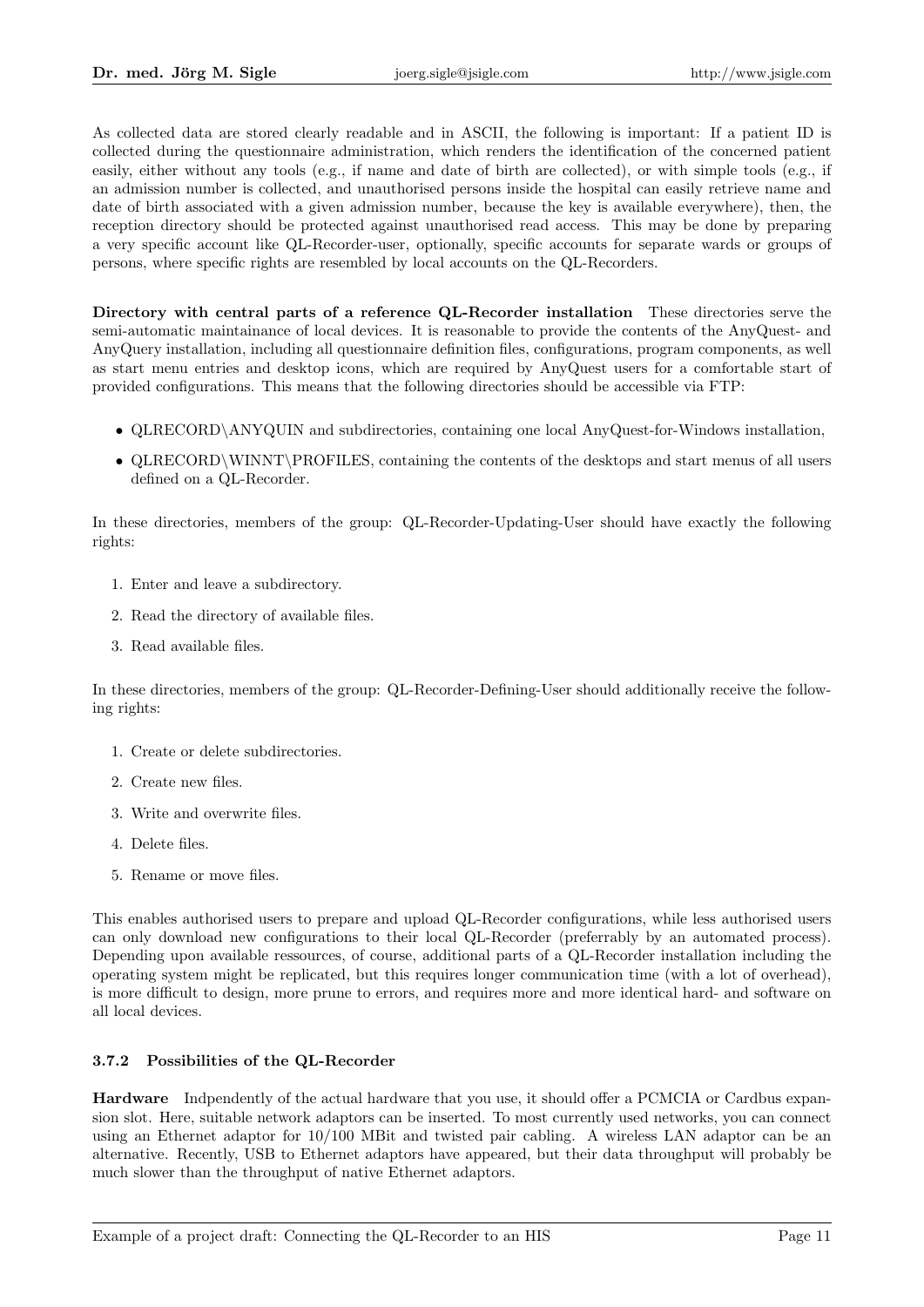Another feature which your hardware should offer, is an IrDA-Port. Serial and parallel ports can be used as an alternative to this. Finally, data can be transferred via physical media (floppy-disc, ZIP).

A connection via wireless LAN is the most comfortable solution, and also the one that can be operated most easily. Depending on which hardware is used, it may be rather expensive (in 2001: from about 500,- Euro for an ad-hoc solution to about 300,- Euro per workstation plus about 1.300,- Euro per access point for a high-class solution). Installing wireless LAN infrastructure offers additional possibilities, e.g. for mobile workstations within the existing KIS. These possibilities warrant the treatment of wireless LAN planning and installation as a separate project. Current hardware directly supports 40 bit or 128 bit encryption, but as an alternative, methods commonly used to encrypt traffic over traditional cable bound Ethernet can be used just as well.

Cable bound Ethernet is available at relatively low cost (about 100,- Euro per PCMCIA workstation adaptor) and can be configured in a way, that staff just need to plug in the network connection when they want to connect a device to the network<sup>4</sup>. An Ethernet can transport data faster than all of the following alternatives, and it is the second easiest one in handling after the Wireless LAN.

If IrDA is used, suitable receiving devices (e.g. laptops with network connection or access points) must be available and configured. An infrared connection can be configured so that it is just slightly more difficult to connect, than to an Ethernet, however, configuration may be more difficult and more dependant on an individual system's properties.

Links using serial or parallel cables, or floppy- or ZIP-discs, can require the user to attach a port-replicator to the LQ-Recorder. This, in turn, may require to restart the device which may take a few minutes time. Activation of serial or parallel links, may require some user interaction: as far as I know, under MS Windows, serial and parallel cable connections can not be set up so that they are logically exactly identical to, and handled like, an Ethernet network link. All methods using a physical medium for data transfer, first, require additional time, and second, may add some risks to data protection because temporarily used storage media may be left containing medical data.

As a result from these considerations, in the short term, cable bound Ethernet is probably the best medium to use for data transmission. In the long term, it should be replaced by wireless LAN within another project.

Network protocol As network protocol between the QL-Recorder and the HIS, TCP/IP shall be used. The QL-Recorder must be configured appropriately in co-operation with the HIS administration. On the QL-Recorder, certain accounts must be generated and certain directories must be configured with suitable access rights. If a central definition of these accounts is desired (which might be useful), all QL-Recorders must be configured accordingly by the HIS administration.

Protocols for data transmission As protocol for the transmission of questionnaire administration results and for the download of reference installations, FTP appears to be suitable. Its availability and controlability by scripts is far better than, e.g. those of the Microsoft Network (which, for example, reflects changes in the infrastructure only after very long latency times, quite often does not or only after a long time recognize the servers inside a network, when a client is newly attached, may have difficulties with deciding which host is responsible to manage ressource-lists and so on). If FTP is used, one must take into account, that passwords are used to sign on. These are most probably transferred through the network openly, which may not be a problem in local networks, but asks for the use of encrypted connections for external or wireless transfers. All parts of scripts containing passwords, must be protected from unauthorized read accesses on the local QL-Recorder in any case.

As an alternative, one could consider to carry out a number of experiments in the local network, which would involve a series of disconnections and re-connections of the QL-Recorder to the local MS network. If these experiments could prove that the necessary network ressources provided by the HIS would actually be found reliably and fast after each re-connection, files can be copied directly between the local drive and network drives, instead of using FTP. This would leave passwords (as long as they survive) located somewhere in the shallows of the used Windows-versions, but when recent versions of Windows are used, they would at least be transferred through the network in an encrypted fashion<sup>5</sup>.

<sup>4</sup> Theoretically, at least. In Windows 95/98, I found it did not always work reliably, and Windows NT comes from the same company.

<sup>5</sup> Although I remember that recently, an attack has been published showing a fast way to break the password protection of an MS network ressource.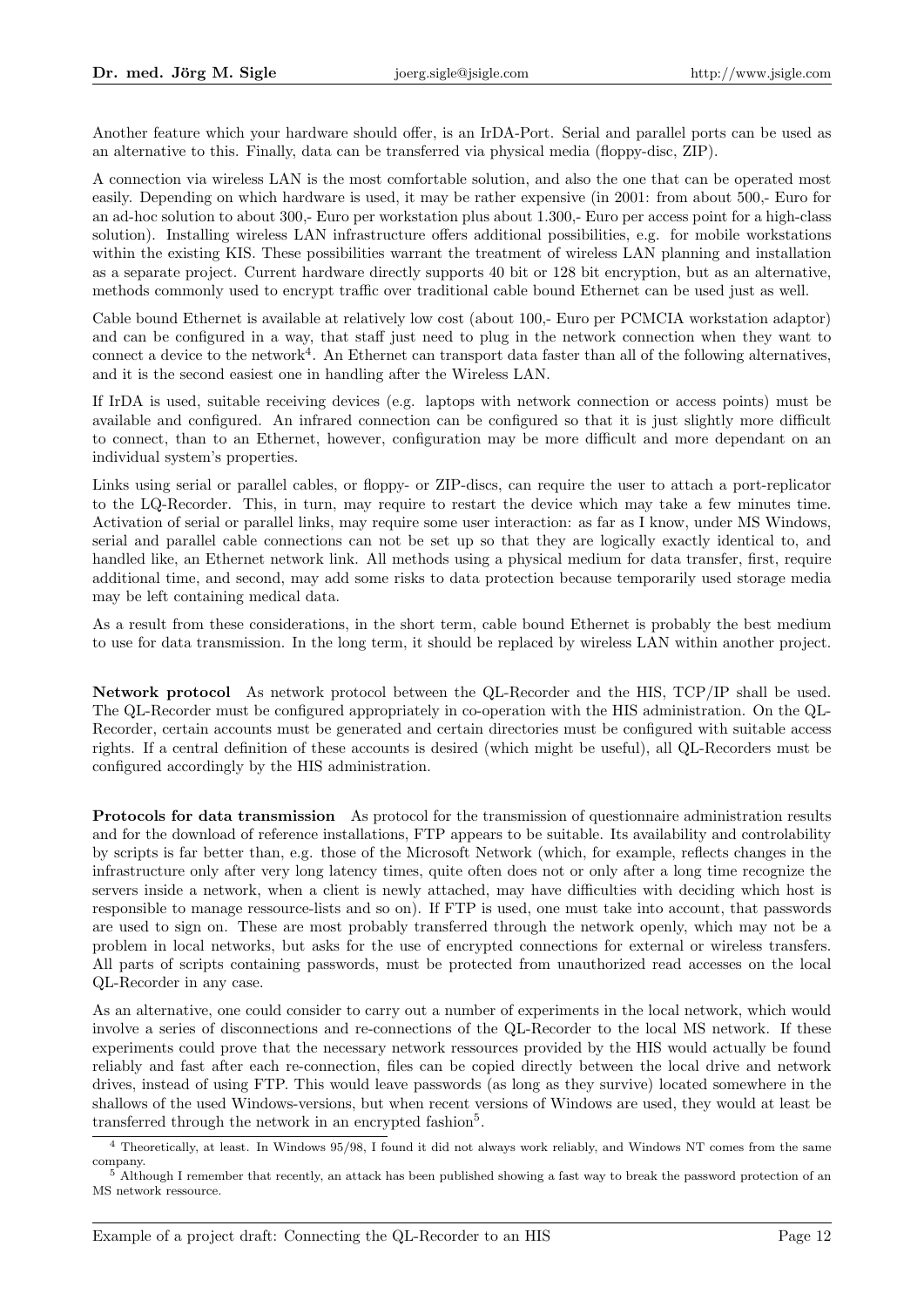Scripts to control data exchange, should rather be MS-DOS batch files than scripts for the MS Windows Scripting Host, in order to avoid the necessity of the security critical and hardly obvious activation of the latter tool.

The following arguments come from a footnote that has grown too large. All are more important under Windows 95/98 than under Windows NT, but in the interest of generating a portable solution, one should prefer methods working on both platforms, anyway.

- An advantage of the FTP approach is, that one knows exactly, in which text file at which place, a password is located, how it can be protected from unauthorised access, and where such a protection ends. If one wants to do that, with little effort, it can be encrypted itself, and unpacked just in time and only temporarily, for a short period of time, directly before it is made available to the FTP client.
- If the MS Windows network approach is used, the password is probably stored somewhere in the registry, it is encrypted in some way, and sometimes it might appear in clear writing in some swap-file (and where else?) - all of these possibilities are far less simple, less clear, and less well-defined, than a text file.
- If an FTP password located in a text file shall be changed, one changes the file, transfers it to all target systems in the next downloading of the reference installation, and that's it. If one wants to change a password located in the Windows registry of a number of remote machines... well, maybe, this may work as well.
- If one logs in via FTP to a remote machine, and tells FTP to go to a certain directory there, then the machine and the directory have unique names or addresses, and if they are available, one will reach the target directory.
- If one connects a remote drive to a local drive letter via the MS Windows network, in order to access this drive afterwards using a DOS batch command, but the user or another program happen to have blocked the expected drive letter, one ends up with a configuration that can hardly be predicted - and, before ending up there, the user has been confronted with an equally unpredictable number of dialog windows she may or may not understand. In the worst case, afterwards, Windows will try to make all future network connections from that machine using a telephone modem.
- Similar results can present to the user, if one avoids connecting to network drives using local drive letters but tries to use the scripting host instead, when the target machine is temporarily unavailable.

Final communication scripts shall be implemented in co-operation with the administration of the HIS. Additionally, users must be observed to find out whether the chosen method performs well. By means of the provisions made for documentation and for comfortable updating of the QL-Recorders, it is possible to move to another implementation at any point in time.

All scripts and utilities which are required on the QL-Recorder for communication with the HIS, shall be located below QLRECORD\ANYQUIN\COMM\HIS, so that they can be automatically maintained and updated. A script to synchronize the local machine to the reference installation should be available separately from the script for uploading or synchronizing questionnaire administration results.

#### Additions to the English version of this document, 20010512js:

Using ftp usually involves the transmission of a password in an unencrypted manner over the network. If read access rights to the HIS reception directory are required, additional steps may be warranted to ensure the system against an unauthorised person overhearing the password and later on reading files from that directory. These steps may include: using another protocol that transmits the password in an encrypted manner; or using a VPN for this critical transmission; or removing transmitted data from the HIS reception directory after a short time (this option looks simple, however it severely compromises the benefit of the read access for authorised users, as well); transmission of encrypted versions of \*.ANQ files only, which are automatically decrypted in the (authorised) target HIS system or in (authorised) external systems who use the read access. Inside local area networks, the ftp-passwort related security issue may be of limited importance, but administrators should know about its existence. Constructs only transferring encrypted ZIP archives, which are only decrypted on a system locally and temporarily, e.g. from incoming.zip, to process the contents and transfer them to archivedfor-general-use.zip. In this case, be sure to keep the directories used for temporary storage during encryption and decryption clean and/or protected :-).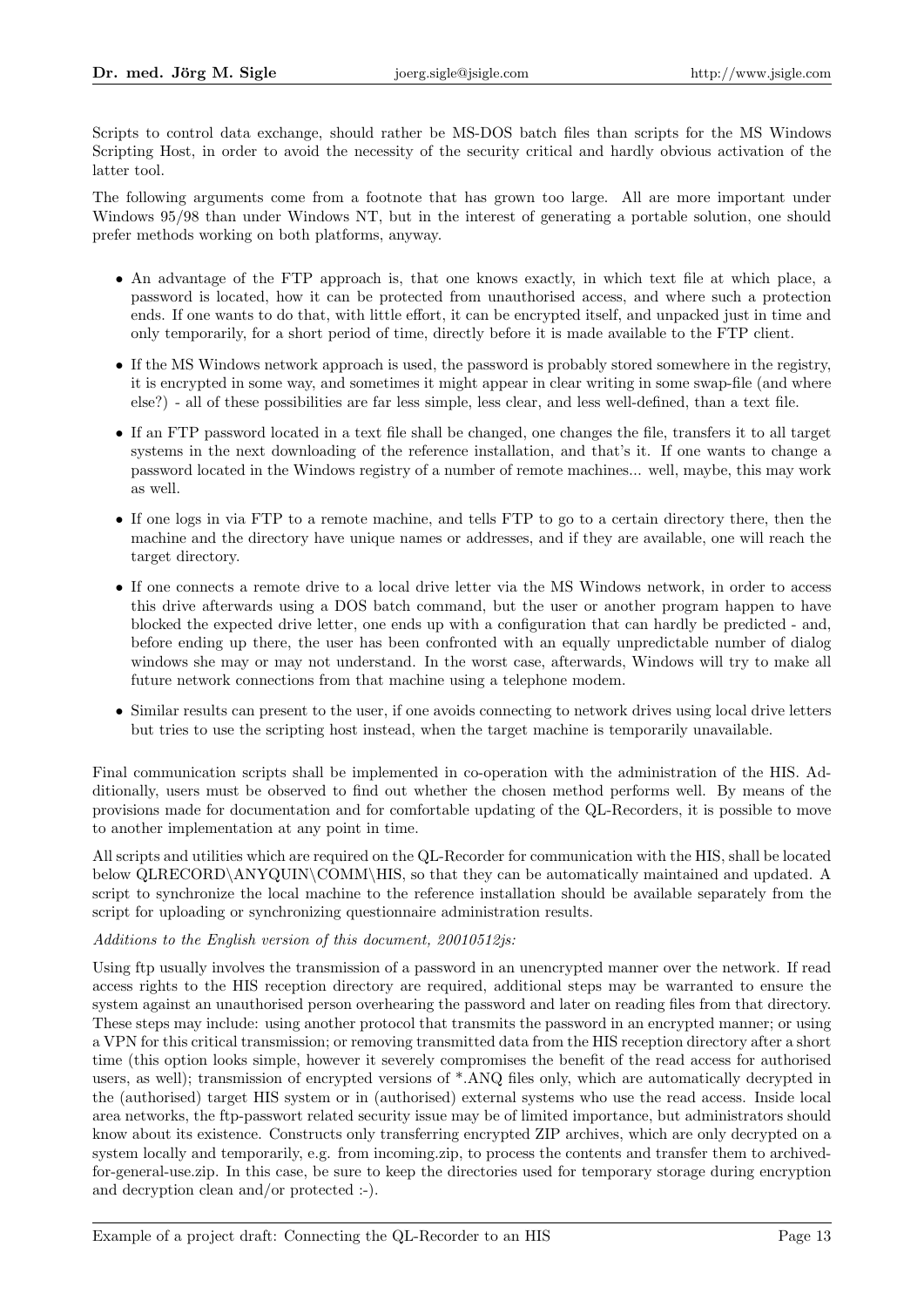If data are distributed via a central directory to keep local copies of full collections of \*.ANQ files on all QL-Recorders, it may be very comfortable to configure AnyQuest to use a specific prefix for each data origin, and to use the same number of prefix characters on all systems.

Finally, if ZIP/script-based encryption appers too clumsy, there are tools for on-the-fly directory or harddisk encryption around.

#### 3.7.3 Implementation of a physical link to be used for data transmission from the QL-Recorder to the HIS:

#### 3.7.4 Usage of an HIS printer for immediate printout of questionnaire results and courses over time

- Either, direct use of a network printer with lokal buffering by the printer spooler until a network link is available,
- or, local generation of printout files, which are transmitted to a defined place in the HIS and are printed from there, as soon as received, automatically.

#### 3.7.5 Provision of a directory in the HIS where files with collected data can be placed

- as a source for automatic data import into the HIS,
- as a source for automatic generation of backups of collected data by the HIS,
- as a source for future external scientific use by authorised persons.

#### 3.7.6 Provision of storage space for QL data inside the existing HIS

Collected QL data shall finally be included into an existing database for medical data, in order to make them available as part of an electronic patient file. The practical implementation of this functionality depends largely on the design of the existing HIS. The following way is suggested:

For each used QL instrument, which means, for each used questionnaire, a relation of its own is created, which has the same name as the short name of the questionnaire inside the QL-Recorder (or a name, which can be deducted following fixed rules, e.g., when the short name would be too long or would contain invalid characters).

Each data set entered into this relation, contains a portion of the data (or all of the data) which have been stored after one questionnaire administration session in the resulting ANQ file. These data may include:

- $\bullet$  once for each questionnaire administration session: collected patient identification<sup>6</sup>, point of time of the questionnaire administration, data source  $=$  registered user of the QL-Recorder software<sup>7</sup>
- once for each questionnaire which has been used in the questionnaire administration session: questionnaire used, meta data related to the questionnaire<sup>8</sup>, raw data, additional string data, computed numerical results, computed special string results.

Which data items out of these are finally imported into the database, depends upon the requirements defined by its users, and upon postprocessing abilities offered by the database and other HIS components. A minimal recommendation would include the patient identification, questionnaire identification, point in time of questionnaire administration, and computed test results. This data set would enable physicians to retrieve these parameters as part of the medical record, and to obtain a display showing the patient's course over time. If additionally, some of the offered meta information would be processed, the HIS could also produce diagrams itself. If a database with sufficient performance is used, nothing stands against a full import of all fields.

<sup>6</sup> detailed patient identification data depends upon the selected configuration

 $^7$ useful, if data from different sources shall be distinguished or compared

<sup>8</sup> useful for data postprocessing, e.g.: number of raw data items, number of computed results, minimum and maximum of the range of possible results for a bar graph display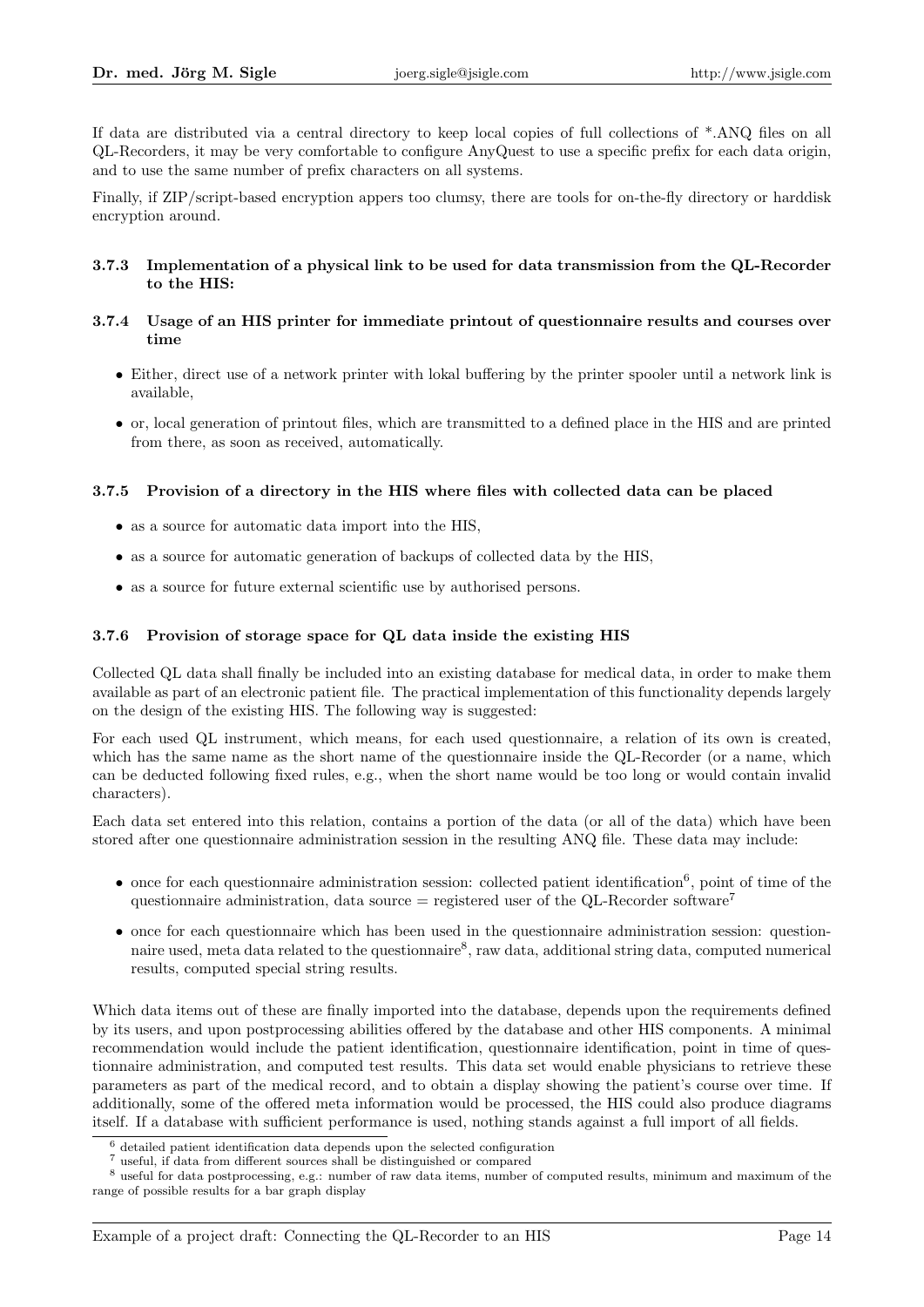The method used to generate new relations are generated and integrated into the system (including everything related to the data import filter and to the parts of the software, which present imported QL data to physicians), must be clearly documented and should be easy to handle. A good option which can be implemented quite easily, is the automatic generation of new relation(s) when an ANQ file is imported which contains data from a new questionnaire (which means, data from a questionnaire, for which no suitable relation exists). However, this approach requires careful security considerations, to protect the database system against its abuse: one could present a specially prepared ANQ file to the system, causing it to generate a new extremely large relation, or an extremely large number of new relations, and thereby blocking system ressources. In any case, all information required to generate new relations automatically (which means, to generate a name for the relation and names for its fields), are already available in the result files produced by the QL-Recorder, and they appear there in a way making it easy to generate and fill new relations immediately.

If relations are not automatically generated or extended by further fields as required, every new or extended questionnaire which physicians want to use, must be announced to the HIS administration. They must look at the resulting ANQ file, and generate or extend the respective relation as necessary.

In addition to the patient-identification-collected-during-questionnaire-administration (PatIDcdQA), each relation should contain another field including the patient-identification-from-inside-the-HIS (PatIDfHIS) which has been associated with the PatIDcdQA during data import. If a valid PatIDfHIS is not yet known when a questionnaire is administered<sup>9</sup> or when an invalid PatID is entered during questionnaire administration<sup>10</sup>, the import routine of the HIS (upon finding, that the imported PatIDcdQA seems to be missing or invalid), can leave this field empty, and ask a human operator to manually associate the imported QL questionnaire administration result to a valid PatIDfHIS.

If no dedicated relations shall be created at all inside the HIS, QL-Results can be handled similarly to results from lab tests. However, it should be kept in mind, that lab tests usually accumulate as one or only a few results per test, while Quality-of-Life questionnaires often have 10 or more dimensions, and in their scientific use (questionnaire development and validation), even raw data (answers to each individual question) must be processed - requiring some 10 or even 100 data fields for each individual questionnaire. According to my opinion, this justifies the creation of an individual relation for each questionnaire.

#### 3.7.7 Implementation of an interface to transmit collected QL data to the HIS

Alternative 1 (preferred): Implementation of an interface inside the HIS to import collected data out of ASCII files Here, the HIS would be enhanced by a routine, which after having been triggered by a manual action, or after a regular time interval has elapsed, or another event has occured, looks for new ANQ files in the source directory for data import mentioned above and imports them into the HIS database.

Finally, such a routine reads data from a clearly documented ASCII file, which is composed of lines that have the format [section description] |paramter: value. It should offer some additional functionality: interactive or protocol controlled recognition and processing of invalid patient identifications, interactive or protocol controlled extension of the existing SQL database to accept additional data. All necessary information to write such a routine are given in the on-line help file of the QL-Recorder; programming such a routine, may be accomplished within one or two workdays, according to own experiences. Examples which manage the data import for ANQ=>FoxPro SQL or ANQ=>InterBase SQL can be made available upon request.

This solution could be prepared very easily. As experts for the HIS would have to prepare a small extension of the HIS, and as no additional components or drivers are required, the result could be achieved very quickly, in a simple way, would be easy to operate, and its stability would only depend upon its own quality.

<sup>&</sup>lt;sup>9</sup> A colleague operating a tumor documentation system has experienced, that QL questionnaire administration results from the QL recorder are available immediately, while the entry of other data collected on paper forms into the tumor data base occurs after a delay of up to several weeks. Thus, when he calls the import function the first time, many patients do not exist in the tumor data base yet. His import filter reports the respective question administration results, and either leaves them on hold, until a matching patient data set has been created, or it offers to actively create a matching data set according to the patient identification coming from the QL questionnaire administration results.

<sup>&</sup>lt;sup>10</sup> This possibility can be made less probable or completely avoided, of a reverse connection between the HIS and the QL-Recorder is implemented, which is described under "future options". It can only be avoided completely, if 1.) either, the QL-Recorder has access to all patient identification codes valid inside the HIS (or can ask a service to validate an individual code) at any time, and, 2.) the new creation of a PatIDfHIS can be triggered or managed from the QL-Recorder. Because these conditions require special considerations to be made, the implementation of such a reverse connection has been moved to the paragraph "future options".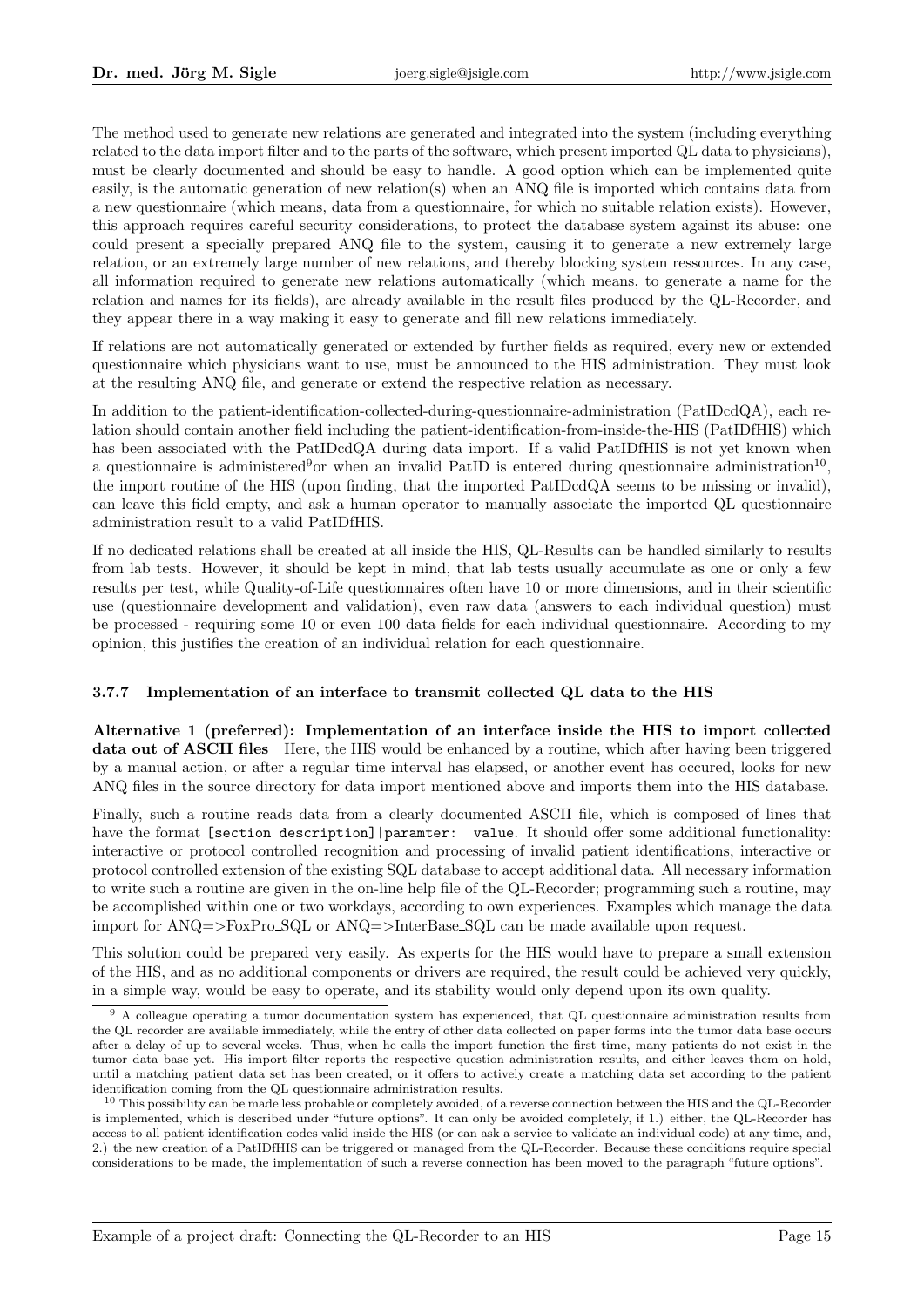Alternative 2: Implementation of an ODBC-interface to the HIS to provide collected data via ODBC Following this approach, an external program would evaluate \*.ANQ files, and then contact the HIS database via ODBC and write the necessary information into the database. This solution would also have to be prepared by people who know the internal structure of the database very well.

In addition to the requirements of the approach described first, this second approach would need ODBC-drivers which would be configured and working correctly, and which would remain in this state throughout the time which the whole system shall be used.

#### 3.7.8 Implementation of the printing function

Immediately after a questionnaire administration session, AnyQuest can compute test results. A printout including text and graphics can be generated automatically. If AnyQuest can access results from earlier questionnaire administrations, it can additionally generate a printout showing the patient's course over time for each individual dimension.

To use the printout function, a printer or an equivalent device is required. This can be provided as follows:

- Provision of a network printer for the QL-Recorder.
- Provision of a local printer for the QL-Recorder.

If a permanent connection to the printer (e.g. via a wireless LAN or when the QL-Recorder is located at a fixed place and permanently connected to a cable network) is not available, it is necessary to set the printer in the printer manager of the QL-Recorder to off-line before each questionnaire administration session. As soon as the connection to the printer is available again, the setting in the printer manager must be set to on-line again. This ensures that all print jobs are collected in the QL-Recorder and printed out as soon as the printer is available again.

• Redirection of printouts into a file on the QL-Recorder, automatic transfer via Batch/FTP to a central system, there: automatic queueing and printout of received printout files or their provision for viewing e.g. by Ghostscript without generating any paper printout at all, or for any other processing<sup>11</sup>.

According to my experience, the data transfer via FTP may remain available more reliably than a Windows network printer, if the client is disconnected from and re-connected to the network often. On the other hand, such a solution would be more difficult to implement, and would require an especially good documentation. Probably, it would be reasonable to answer the dialog asking for a filename for the printout file when it is generated, automatically<sup>12</sup>.

The necessary steps described regarding the off-line operation of a printer are based upon my own experiences with Windows 95 and 98: If the printer (network printer or local IR printer) is not available but not manually stopped in the print manager, both systems will accept print jobs and queue them, but as soon as the printer becomes available again, at least the first one will be printed in a crippled way (Windows 95), or the whole system will hang and require a complete restart (Windows 98). If required, it must be studied how NT behaves here.

#### 3.7.9 Implementation of display-/printing- and maybe other processing facilities for collected QL data inside the HIS - depending on which functionality is already available, what physicians require, and upon local engagement

A desirable minimum functionality would be the ability to display a patient's numeric QL results from inside his medical record.

Another desirable option would be the ability to produce a graphic display of results from a single session, and of a graphic display of the patient's course over time.

All of these functionalities are basically available in AnyQuest or AnyQuery for Windows, but a solution integrated in the HIS might be usable more comfortably for medical staff. Generally, QL results can be handled similarly to other lab results.

 $11$  I can provide batch-files for automatic ftp-upload of printout files generated by Windows 95/98 and for automatic queueing and display via ghostscript on a Linux box upon individual request.

 $12$  ...I'd have to find out whether this can be accomplished by setting a suitable entry in the system registry. Otherwise, an external tool is definitely available which automatically recognizes and answers dialog windows.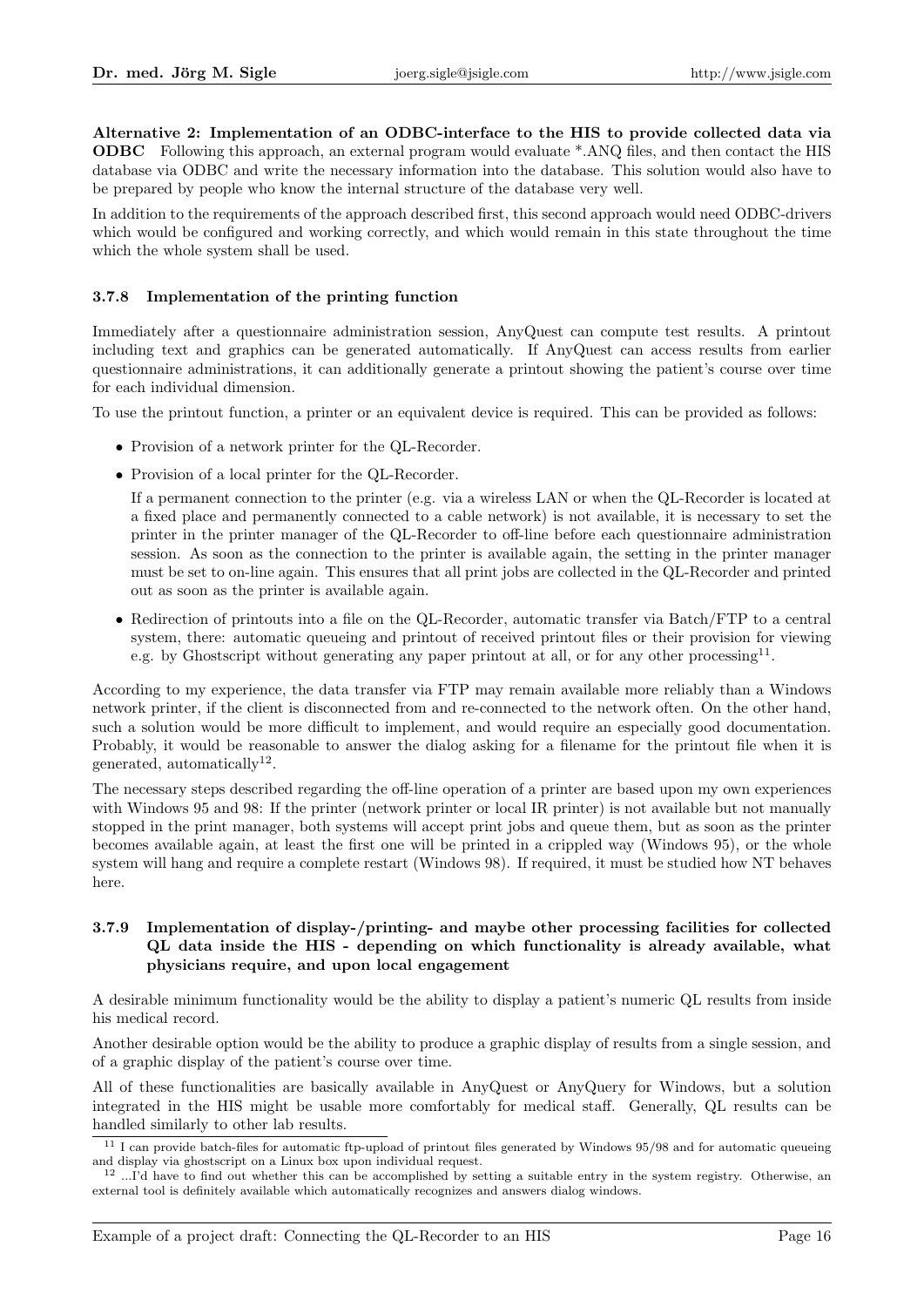## 4 Staff training

## 4.1 Basics of Quality-of-Life measurement

Staff receive a briefing on the meaning and importance of QL measurement and on outcome measurement in general. This is necessary, as, according to my own experience:

- staff motivation and staff compliance are the primary predictors of the quality of data collection (especially, how completely patients will be recruited), and
- staff motivation and staff compliance depend on whether staff know that:
	- relevant clinical parameters are collected from the patient's point of view,
	- which are used directly to optimize both an individual's therapy and global medical approaches,
	- and which are at least as meaningful and as important as other commonly collected diagnostic parameters.

All information for staff education is provided in printed form and in the local intranet.

### 4.2 Using the QL-Recorder

- 4.2.1 Administering a questionnaire
- 4.2.2 Using the print functionality of the QL-Recorder

### 4.2.3 Using collected data locally, transmitting collected data to the HIS

#### 4.2.4 Using collected data from inside the HIS

For these issues, a comprehensive, illustrated manual is generated. It is provided in a printed form and in the local intranet.

Required operating steps are practised first in a settings where a colleague takes over the patient's role, and afterwards in a small number supervised questionnaire administrations to real patients.

### 4.3 Data protection

Staff is educated about basic aspects of using electronic data processing devices, data protection, and data availability. Tailored to the locally used system, possible critical issues are described. Correct ways to act which contribute to data protection are described and practised.

All information for staff education is provided in printed form and in the local intranet.

## 4.4 Transfer of own questionnaires to the QL-Recorder

In the course of the project, local staff (e.g. members of the clinical data processing center) are instructed on how to transfer own questionnaires onto the QL-Recorder.

The abilities which shall be achieved include

- effective generation of questionnaire definition files using available layout templates,
- generation of configurations prepared for specific patient groups or research questions,
- basics of further data processing inside the QL-Recorder,
- preparation of the HIS to import and process data from additional questionnaires.

As far as neccessary instructions exceed the information normally provided by the QL-Recorder software, they are provided both in printed form and in the local intranet.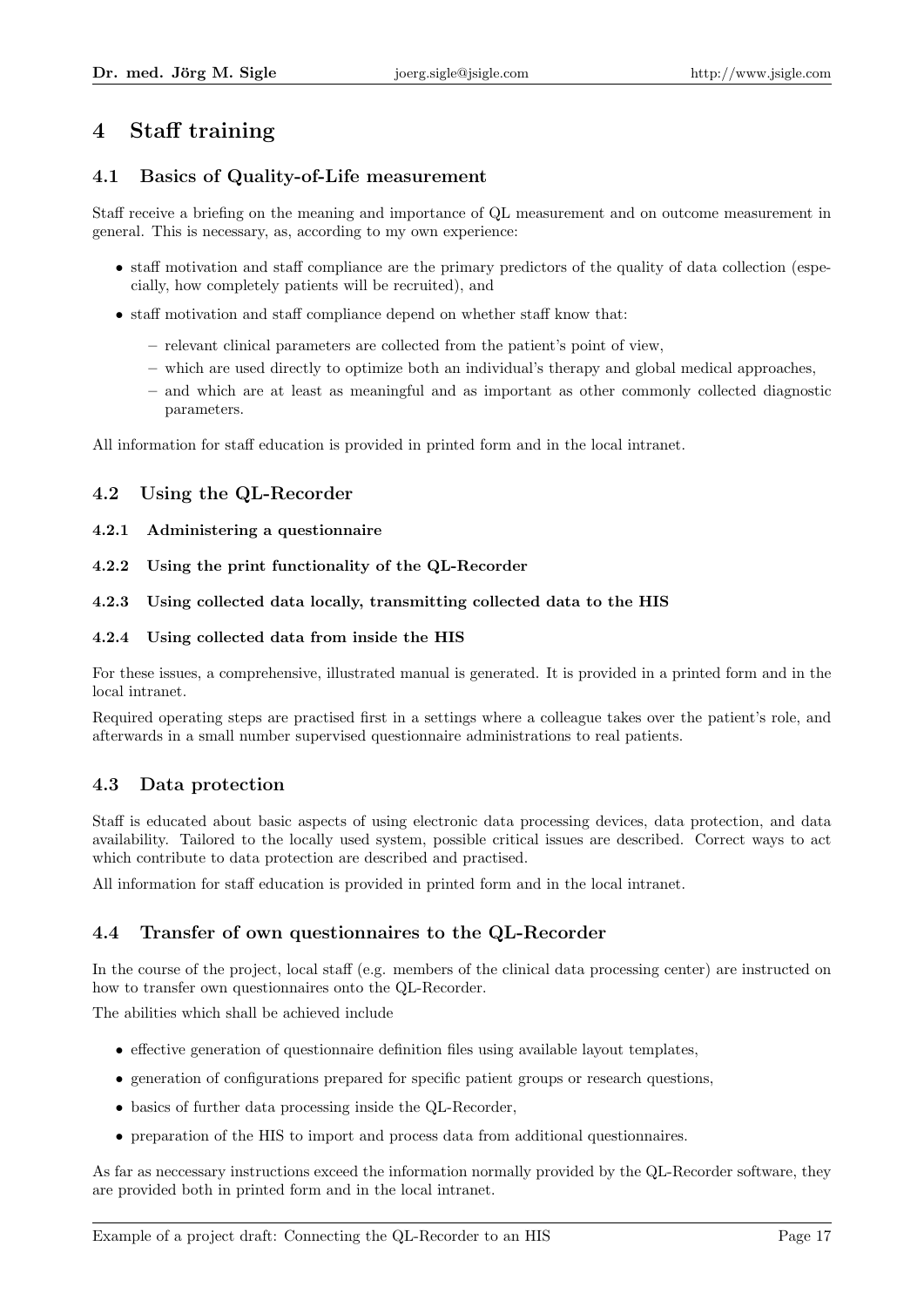### 4.5 Contact persons regarding HIS (e.g., when data from further questionnaires shall be imported into the HIS) and QL-Recorder technology

Contact persons with a profound knowledge regarding the applied technology are identified and are introduced to the users of the QL-Recorder. Contact persons from the clinical area with knowledge regarding the aims and methods of the running project are also identified.

All special contact persons are listed in the printed information material and in the local intranet. Their tasks include continuous coordination of the project, training and support of users, mediation among various co-operating parties and communication and, optionally, co-operation with the outside world.

## 4.6 Sources of help and documentation

A directory of possible sources of help and documentation, including local and external contact persons, printed ressources, respective source files, ressources in the intra- and Internet, is prepared and stored in a suitable place, and made available in the local intranet.

# 5 Patient information and public relations

Elements from staff training are transformed in a suitable way to be used for patient information. These ressources are provided in printed form, in the local intranet, and in the Internet. The public are informed about ongoing activities during suitable events.

On the one hand, this may increase the good reputation of the clinic. On the other hand, increasing public interest is directed to the question of benefit of medical measures and to research activities in this area.

## 6 Documentation

- 6.1 Project draft
- 6.2 Project report
- 6.3 Available documentation
- 6.4 Contact persons
- 6.5 Hardware, Software
- 6.6 Available questionnaires
- 6.7 QL-Recorder manual
- 6.8 Manual covering project specific functionality of the HIS
- 6.9 Description of future advanced possibilities
- 6.10 Test operation and optimization of the first implementation
- 6.11 Plan for transition into routine operation

### 6.12 Plan for evaluation during routine operation

All documentation is - if possible - provided both in printed form and in the local intranet.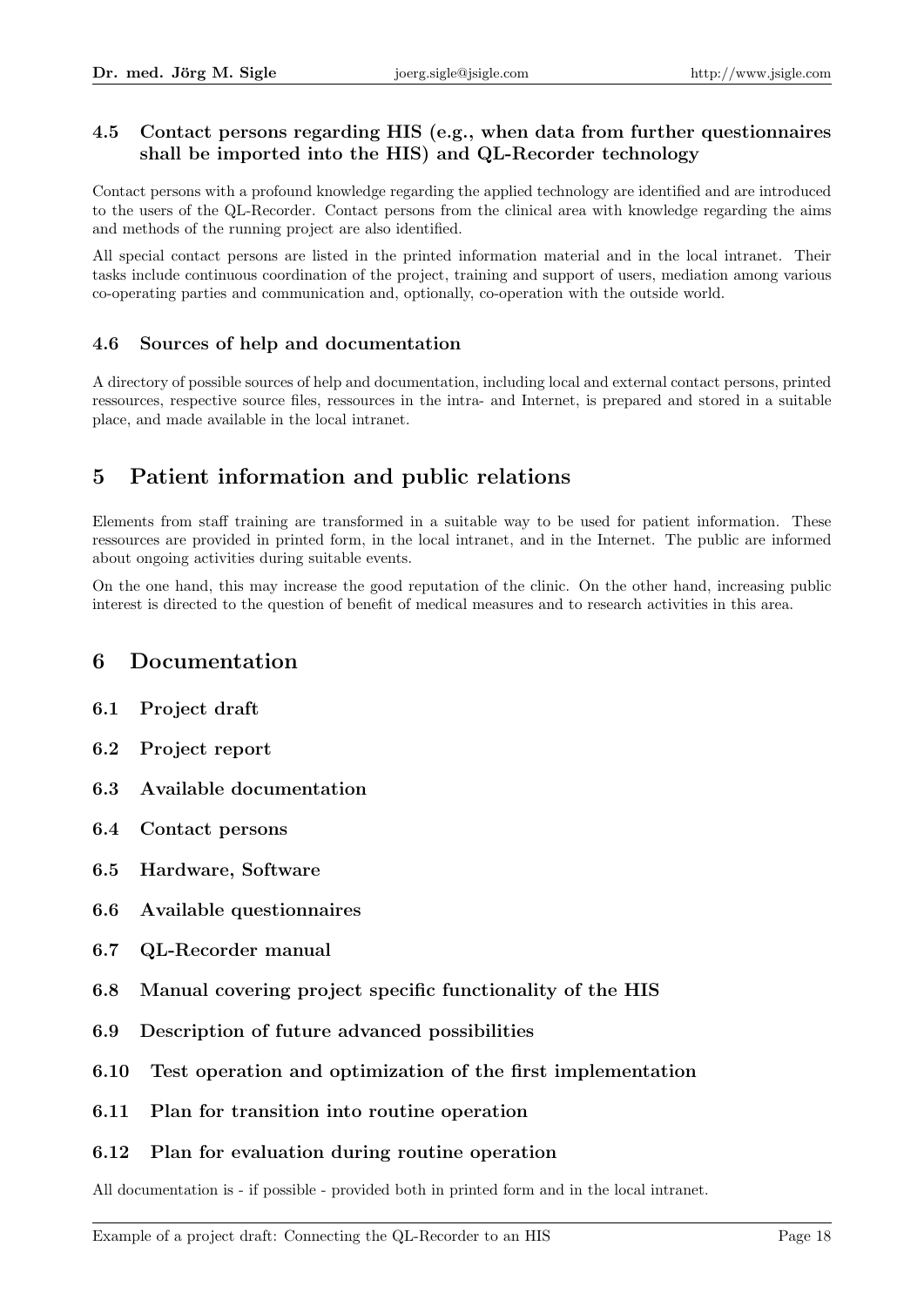# 7 Description of future advanced possibilities

- Reverse connection between HIS and QL-Recorder: the HIS offers a directory of all valid patient identification codes to the QL-Recorder, so that the collection of invalid IDs, which previously would not be noted before QL data import into the HIS, cannot occur.
- Implementing a permanent connection between the QL-Recorder and the HIS via a wireless network.
- If the QL-Recorder has a permanent network connection, it can alternatively call an external validation routine which itself accesses the database directly with the validation request, or it can call an external program that e.g. accepts an electronic patient identification card.
- Use of Linux as a more stable and secure operating system with respective staff training.
- Transfer of additional questionnaires to the QL-Recorder, creation of a questionnaire library, e.g. with intranet-web-access.
- Use of the QL-Recorder during development and validation of new, own questionnaires.
- Extension of its use to other clinical areas, and, e.g., into quality assurance by presenting questionnaires to assess patient satisfaction with care.
- Creation of further facilities for analysis and display of collected data inside the HIS.
- Multicenter data collection and co-operation for data analysis.

## 8 Test operation and optimization of the first implementation

The first implementation is used for a defined testing period. Its elements may be optimized based upon results of active monitoring of patients and staff using them.

## 9 Transfer into routine operation

## 10 Plan for evaluation during routine operation

### 10.1 Evaluation of the results of routine operation according to the given plan

### 10.2 Communication of the results of the evaluation

## 11 Finance plan

This plan describes the costs caused by individual elements or phases of the projects. [...]

## 12 Time schedule

[...]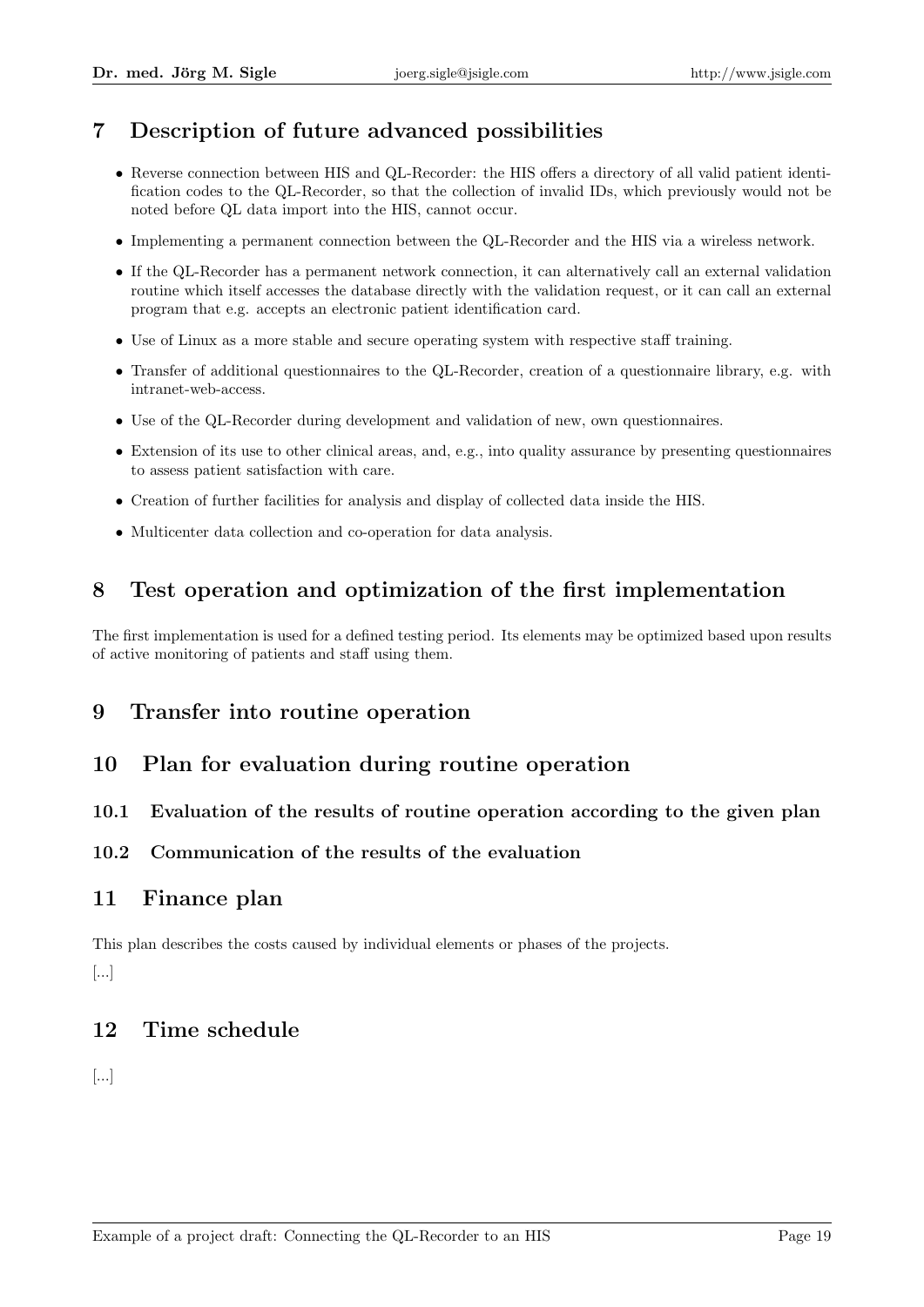# 13 Project funding

The following sources contribute funds to the project:

- 1. Contributions from the institution carrying out the project:
	- (a) paid to external parties:
		- i. for investments: [...] ii. for services: [...]
	- (b) covering internally caused costs:
		- i. material: [...] ii. working time/services: [...]
- 2. Support from public sources: [...]
- 3. Support from private sources: [...]
- 4. Funds from other sources: [...]

The contributions from the institution carrying out the project are compensated from the following sources:

- 1. additional revenues expected in the future because of improved infrastructure and qualification: [...]
- 2. savings expected in the future because of improved infrastructure and qualification: [...]